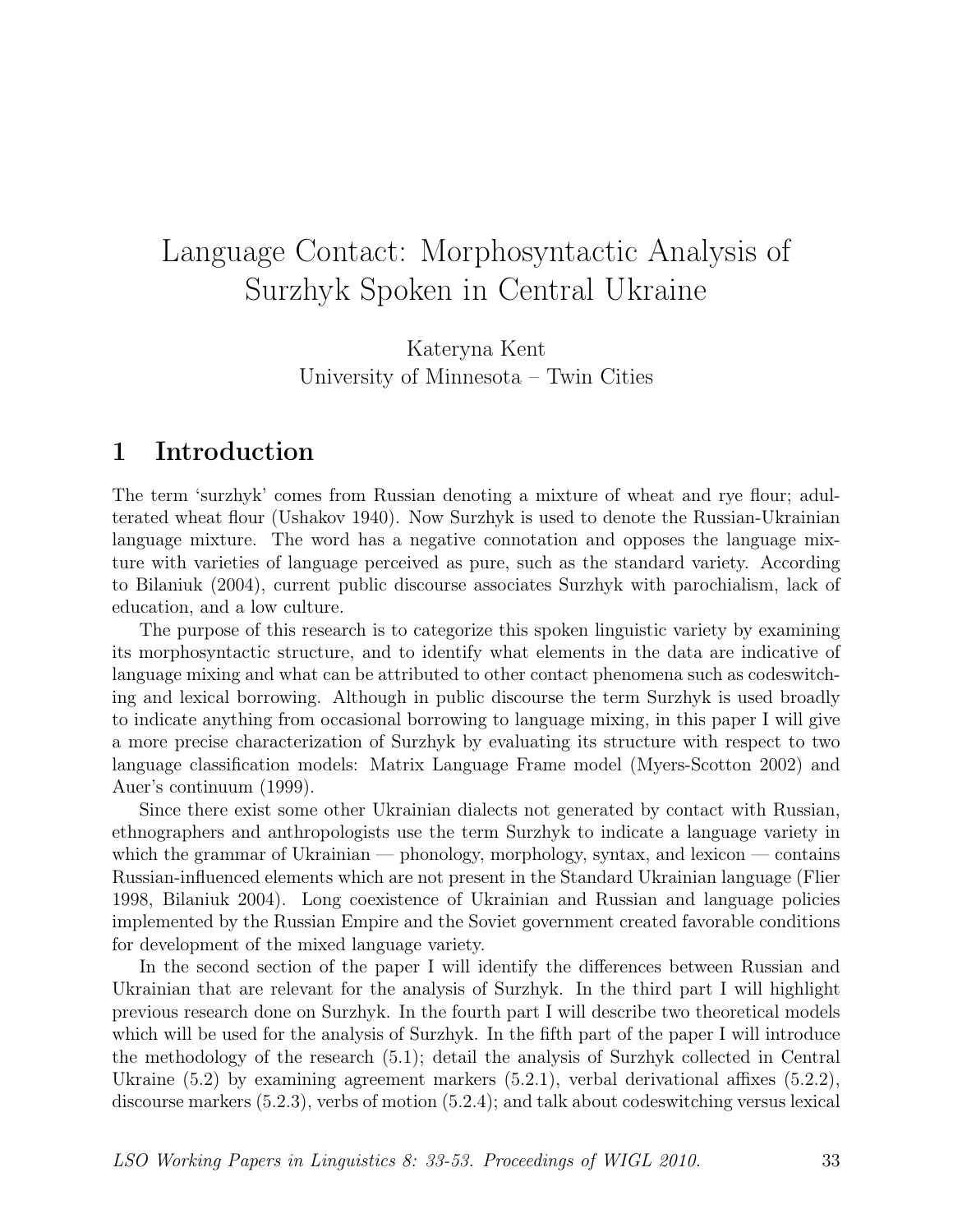borrowing (5.3). In the sixth part I will discuss sociolinguistic factors to be taken into account when analyzing a mixed language variety. Finally, in the seventh part, I will present a conclusion.

## 2 Differences between the Russian and Ukrainian languages

One of the problems in classification and analysis of Surzhyk lies in the fact that two closely related languages, Russian and Ukrainian, comprise its core. For instance, word order, case systems, verb conjugation patterns, etc. are very similar. It might be difficult to determine what the source language of some morphemes in a mixed utterance is.

Both Russian and Ukrainian originated from the Proto Slavic language. The 6-7<sup>th</sup> centuries are the approximate period of formation of Old Russian and Old Ukrainian as two distinct languages (Ohienko 2001, Shevelov 2002). Although both languages retained a number of similarities - due to geographical proximity, common ancestry, and prolonged language contact - there are significant differences to be pointed out.

According to Tyshchenko (2000), the lexicons of Russian and Ukrainian differ by 38%. To compare with other European languages belonging to a single language family, Spanish and Portuguese differ by 25% and Spanish and Italian by 33% (Tyshchenko 2000:266–267). The remaining 62% of the Ukrainian lexicon contains 44% of lexical units morphemically identical to Russian, and 18% morphemically similar to Russian (Bilaniuk & Melnyk 2008). An example of two different lexical items is a word for flower in (1):

(1) a. /kvitka/ (Ukrainian) 'flower' b. /tsv $\delta$ tsv $\delta$ / (Russian)

The stem of the verb to sleep /spa/ is identical for both Ukrainian and Russian, while the word for guest (2) differs only in a stem vowel which makes it morphemically similar in the Nominative case and identical in other cases. I will not consider  $/f_1$  and  $/g$  to be two separate phonemes because they are derived from the same Proto Slavic form (Shevelov  $1977$ ).<sup>1</sup>

 $(2)$  a. /fist<sup>j</sup>/ (U) 'guest' b.  $/gost<sup>j</sup>/(R)$ 

Both Ukrainian and Russian have a number of stems that differ only in one phoneme as in 'old man':

<sup>&</sup>lt;sup>1</sup>For the purposes of comparing Russian and Ukrainian, the two phonemes are diachronic representation of the same Proto Slavic form.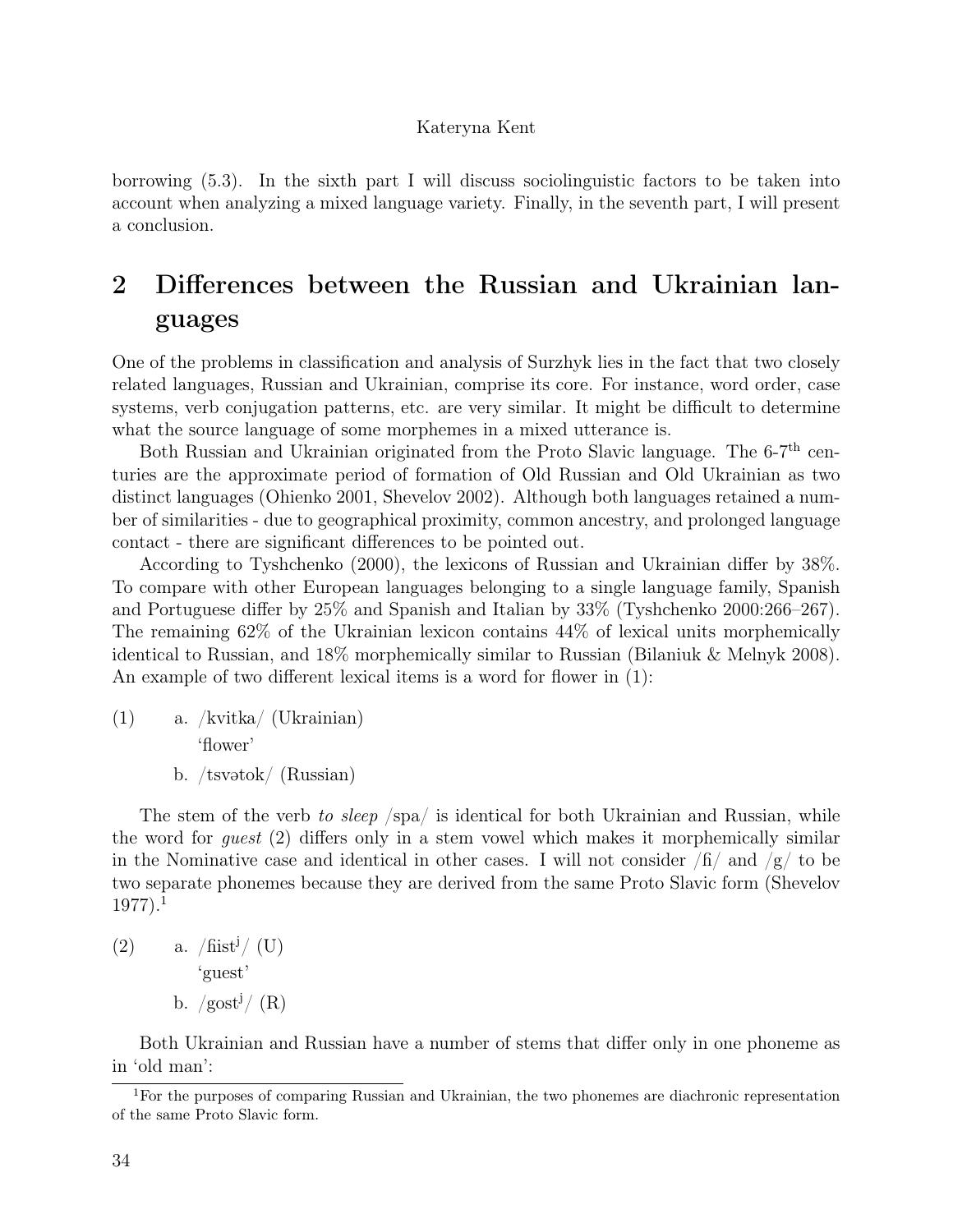(3) a.  $\frac{\text{did}}{\text{U}}$ b.  $/\text{ded}/(\text{R})$ 

The reason for differentiation in (2) and (3) is historical sound change of etymologically related morphemes in both languages (Pugh 2007). The phonological systems of Russian and Ukrainian are different in both phoneme inventory and phonetic detail. The Ukrainian vowel system has six vowel phonemes, while Russian is a five-vowel system, as shown in Figures 1 and 2 (Bilous 2005, Zilynskyj 1979).





Figure 2: Phonemic Inventory of Russian



Unlike Russian, Ukrainian does not have a voiced velar stop  $/g/$  in Ukrainian words: it appears only in loanwords and assimilated loanwords as in (4):

- (4) a.  $\gamma$ grm $\frac{1}{\gamma}$  (Ruthenian loanword into Standard U) 'sleigh'
	- b. /gudzIk/ (Polish loanword into Standard U) 'button'

Instead, the glottal fricative  $/f_1$  is used in native Ukrainian words (Shevelov 1977). In other words, in common east Slavic words Russian  $/g/$  systematically corresponds to Ukrainian  $/f_1/$ , as shown in (5):

(5) a. 
$$
/\text{fira}/\text{ (U)}
$$
  
'game'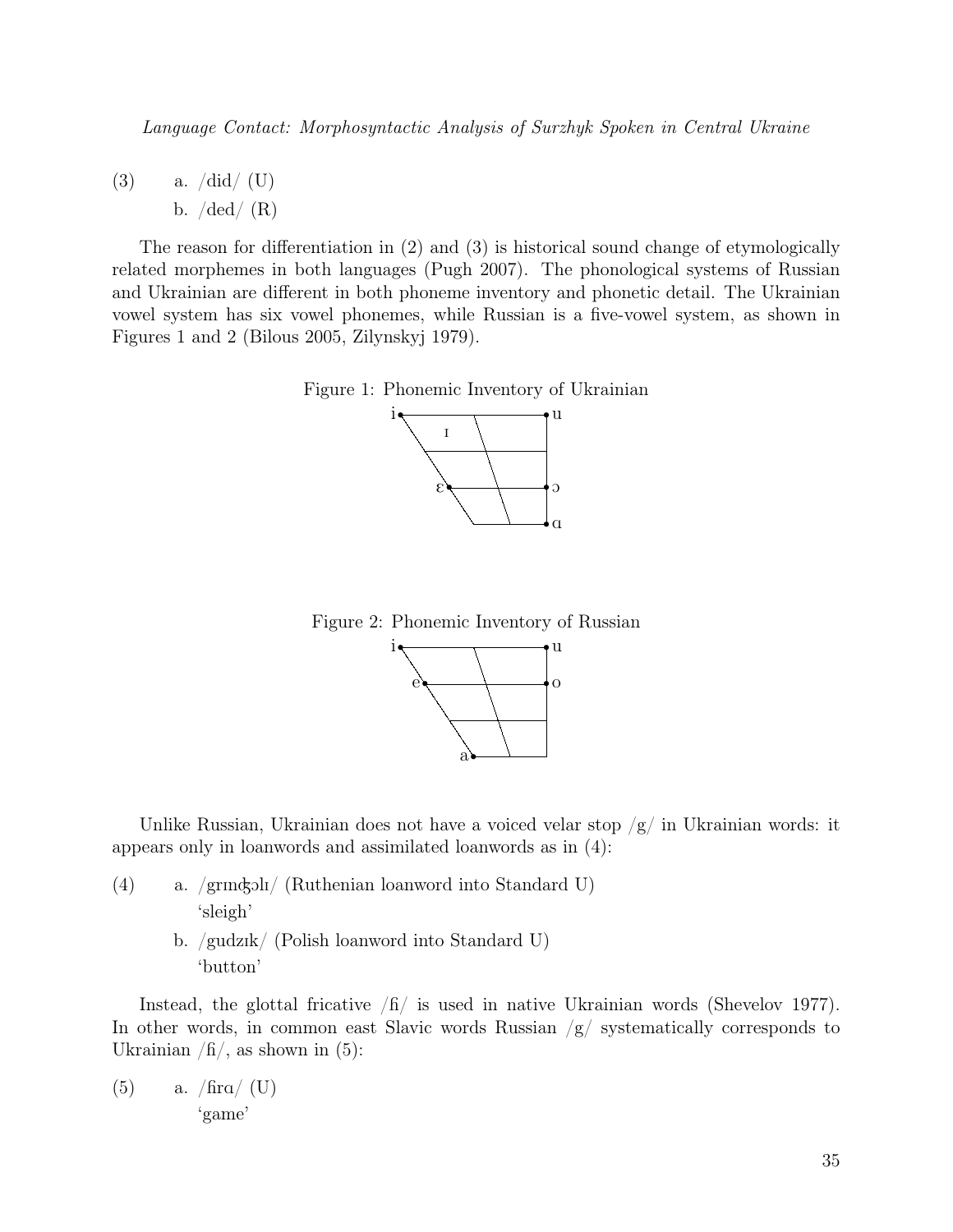b.  $/$ igra $/$  (R) 'game'

In Russian the vowel  $|o|$  is reduced to [a] or [a] in an unstressed syllable. This process is known as *akanie*. In Ukrainian this reduction of  $/2/$  does not occur. Instead,  $/2/$  surfaces as [o] in unstressed syllables. Example (6) demonstrates pronunciation of the Russian and Ukrainian words for *cow* although orthographically these words are identical in Russian and Ukrainian (Bilous 2005, Bilaniuk & Melnyk 2008, Jones & Ward 1969).

 $(6)$  a.  $[kor'ova]$   $(U)$  $/korova/$ b.  $\lbrack \text{kar}'ova \rbrack$   $\langle \text{R} \rangle$ /korova/

Another phonological process that differentiates Russian and Ukrainian is final consonant devoicing (Jones & Ward 1969). Russian voiced consonants devoice in word-final position, while in Ukrainian final devoicing does not occur as in the word for 'old man' in (7).

 $(7)$  a.  $\frac{\text{did}}{\text{U}}$ b.  $/\text{det}/(\text{R})$ 

Other phonological differences between Russian and Ukrainian include the palatalized fricatives  $\int \int \int$  and  $\int$  and the affricate  $\int \int \int$  in Russian. In Ukrainian these phonemes are either hard (non–palatalized) or semipalatalized (Bilaniuk & Melnyk 2008).

In addition to differences in their phonological systems, Russian and Ukrainian also diverge in morphology and syntax when it comes to the case system, gender, noun declensions, tense, etc. Russian has six cases: Nominative, Genitive, Dative, Accusative, Instrumental, and Locative. Ukrainian shares these six cases with Russian, but it also retained one additional case from Proto Slavic: Vocative (Pugh & Press 1999, Ponomariv 2001). The Russian Vocative case was lost in the course of historical development. In Modern Russian Vocative case is retained only in the word for God (Bilaniuk & Melnyk 2008), for all other words the Nominative case is used, as illustrated in Table 1.

Table 1: Vocative Case in Russian and Ukrainian

| Jase       | Russian                                      |                                         | Ukrainian                        |                                                                                                 |
|------------|----------------------------------------------|-----------------------------------------|----------------------------------|-------------------------------------------------------------------------------------------------|
| Nominative | $\log/$ 'God'                                | ′ 'earth′<br>'zeml <sup>j</sup> a/      | / 'God'<br>$\delta$ boh $\delta$ | earth (<br>z $\epsilon$ ml <sup>j</sup> a/                                                      |
| Vocative   | $\sqrt{\text{boz}-e}/\text{°Oh}, \text{God}$ | $\ell$ zeml <sup>j</sup> a/ 'Oh, earth' |                                  | $\frac{1}{2}$ /boz- $\varepsilon$ / 'Oh, God'   z $\varepsilon$ ml- $\varepsilon$ / 'Oh, earth' |

The Ukrainian language can form the future tense in two ways: by means of a modal verb or by suffixation. The Russian future tense is formed only by means of a modal verb.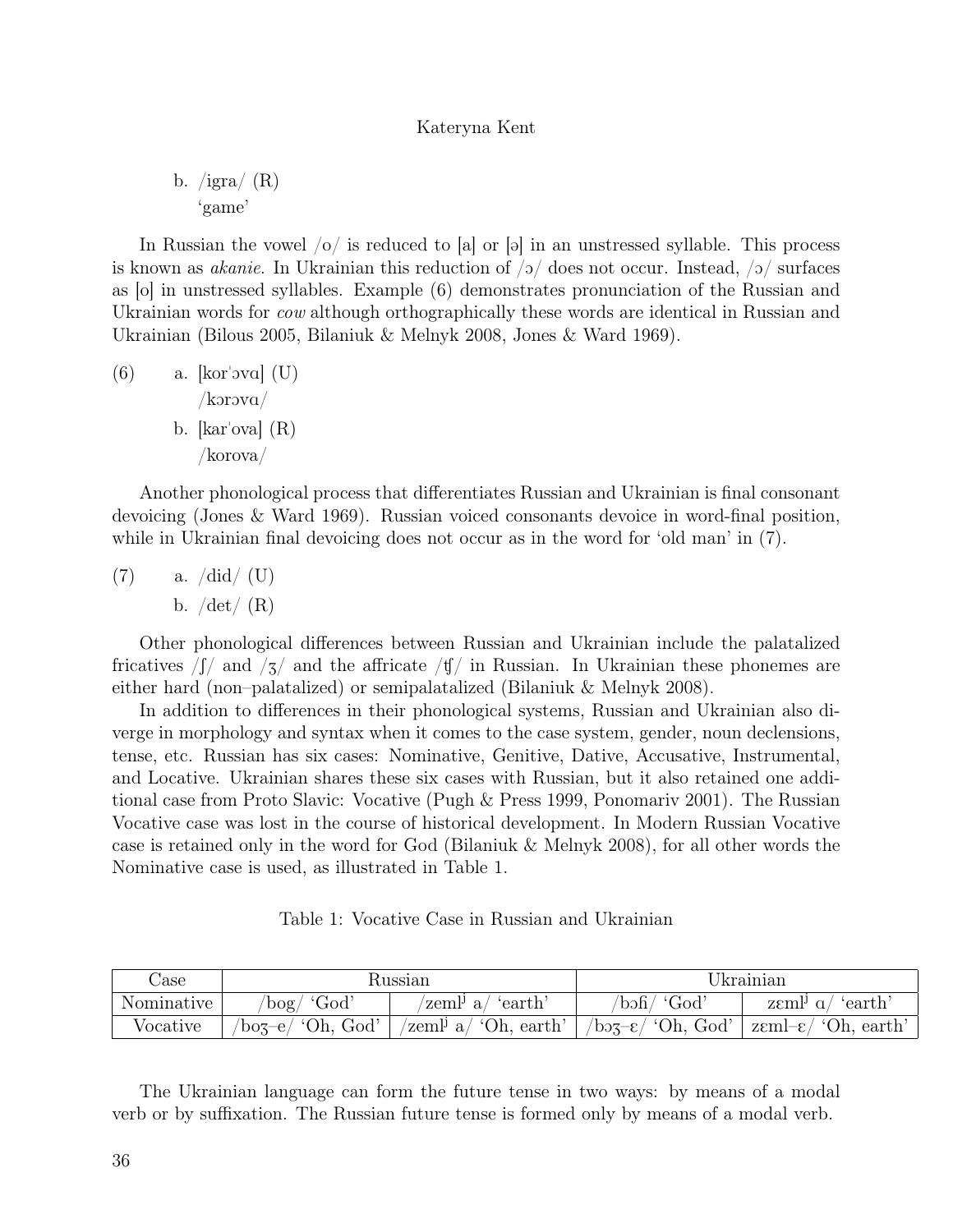(8) a. /budu be.1sg.fut write.INF or write.INF-1sg.fut  $p$ Isati/ or /pisati-mu/ (U) 'I will write.' b. /budu be.1sg.FUT  $pisat<sup>j</sup>/$ write.INF (R) 'I will write.'

The viewpoint aspect of the two languages is similar. It is conveyed mainly through verbal affixes that carry some additional meaning besides a mere perfectivizing function. There are 27 verbal prefixes in Russian and 24 in Ukrainian (Ozerova 2003). The number of verbal prefixes, the meaning they convey, and their compatibility with lexical verb classes differ in Russian and Ukrainian.

(9) a.  $\mathcal{p}$ o-jihati/ PREF-go.INF (U) 'to leave' b.  $/u$ –jehat<sup> $J/$ </sup> PREF-go.INF (R) 'to leave'

In (9), the Russian and Ukrainian verbs convey the same spatial characteristics (moving off/away) by two different prefixes.

The case assigned by some verbs differs in Russian and Ukrainian. Thus, in Russian  $(\text{shown in } (10))$  the verb to thank requires the Accusative case, while in Ukrainian  $(\text{shown in } (10))$ in  $(11)$  to thank requires the Dative case.

- $(10)$  a.  $/d^j$ akuvatı/ $(U)$ thank.INF 'to thank' b. /d<sup>j</sup>akuvatı  $\frac{d}{dx}$ j– $am/$ 
	- PREF.thank.INF friends-DAT 'to thank friends'
- $(11)$  a. */blagadarit<sup>j</sup>*  $(R)$ thank.INF 'to thank'
	- b. */blagadarit<sup>j</sup>* PREF.thank.INF friends-GEN druz–ej/ 'to thank friends'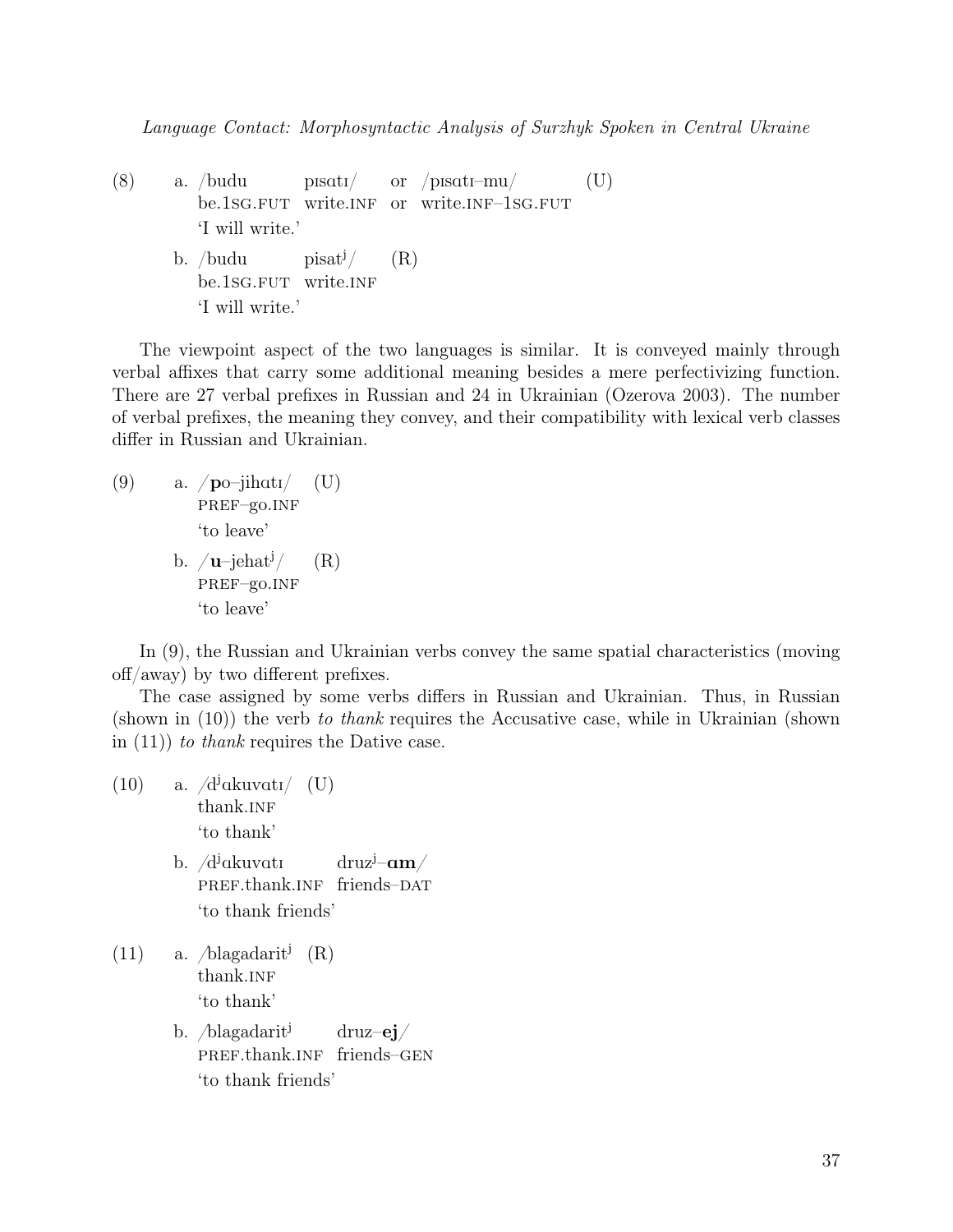Another important distinction is the difference in case assignment by prepositions in Russian and Ukrainian. For instance, the preposition po 'through' assigns the Prepositional case to plural nouns in Ukrainian and the Dative case in Russian, as in (12):

- $(12)$  a.  $/$ jihati po go.inf through city–pl.prep  $mist-\alpha h/$ (U) 'drive through cities'
	- b. /jehat<sup>j</sup> po go.INF through city–PL.DAT garad–am/ (R) 'drive through cities'

Although genetic and typological proximity and centuries-long language contact brought similarities to Russian and Ukrainian, differences in morphology, syntax and phonology of these two languages are an important reference point for the analysis of such a language contact variety as Surzhyk.

### 3 Existing Research on Surzhyk

The origin of Surzhyk is connected with development of the Ukrainian language and Ukrainian-Russian language contacts caused by geographical proximity and colonization of Ukraine. Scholars agree that Surzhyk, as a linguistic phenomenon separate from Ukrainian and Russian, dates back to the 17th—18th centuries (Masenko 2008). Central, Eastern, and Southern provinces of Ukraine were annexed to the Russian Empire at that time. The Russification policy of the Russian Empire hampered development of the standard Modern Ukrainian language and created favorable conditions for creation of Russian-Ukrainian mixed language variety (Masenko 2008, Flier 2008, Stavytska & Trub 2007).

Although Surzhyk has been around for several centuries, it became the object of linguistic, anthropological, sociological and sociolinguistic research only in the last two decades, after the proclamation of Ukrainian independence in 1991. Since this linguistic phenomenon has not been extensively researched, there is no agreed upon classification of what constitutes Surzhyk or consensus on whether it is a single variety or a system of contact phenomena ranging from lexical borrowing to code-switching to language mixing.

The main disagreement among scholars is the nature and number of Surzhyk(s). Thus, some (Flier 1998, Stavytska & Trub 2007; Vakhtin, Zhironkina, Liskovets & Romanova 2003) agree that there is only one linguistic variety called Surzhyk. However, they vary on what this variety is. Others (Bilaniuk 2004) propose several different types of Surzhyk. There is yet a third group of researchers (Serbenska 1994, Masenko 2008) who maintain that Surzhyk is not a separate language but simply an ad-hoc combination of Russian and Ukrainian morphemes without any consistent structure.

Bilaniuk (2004:415) proposed a typology containing five subcategories of Surzhyk: urbanized peasant Surzhyk, village dialect-Surzhyk, Sovietized-Ukrainian Surzhyk, urban bilinguals' Surzhyk and post-independence Surzhyk. Bilaniuk's typology is helpful in that it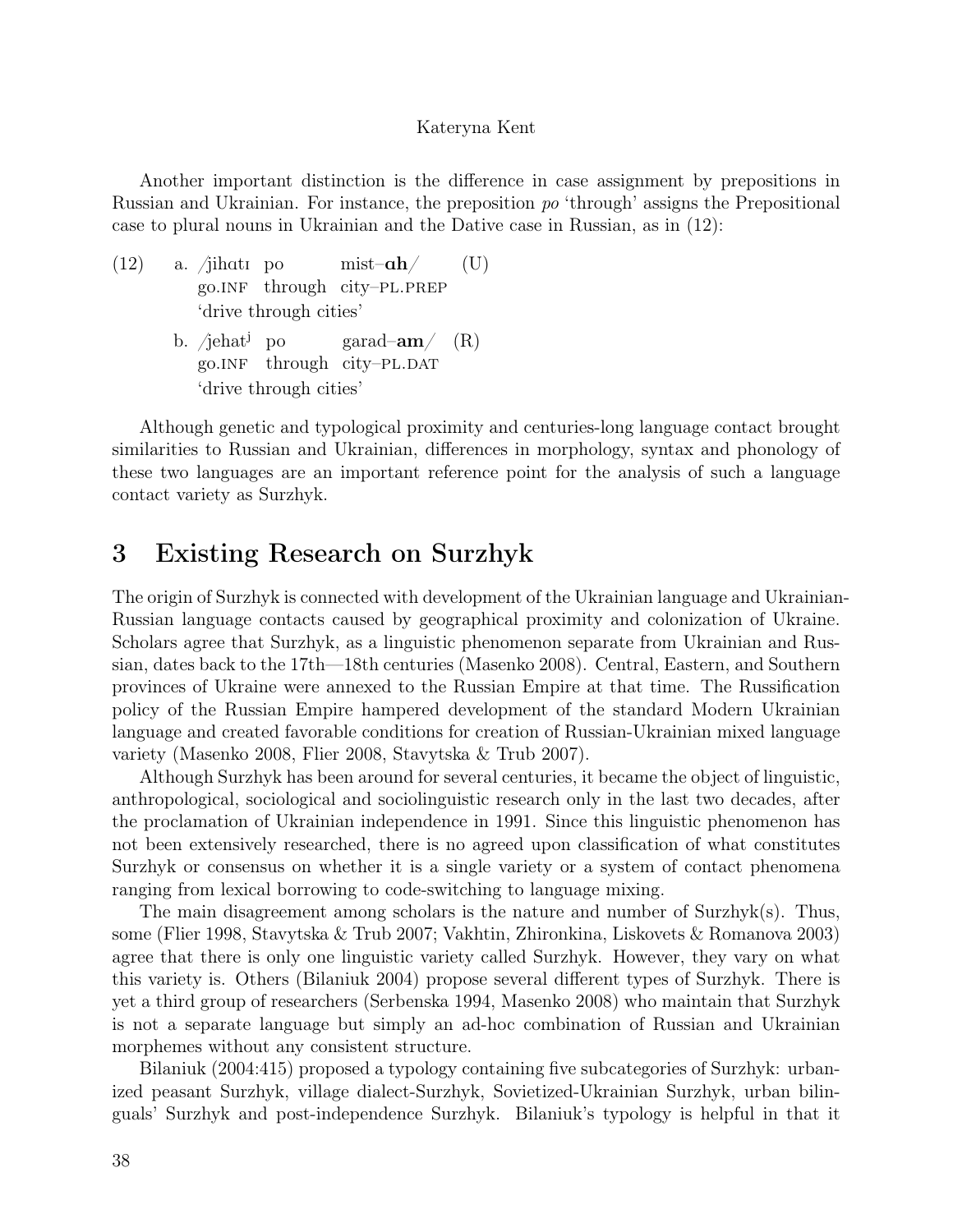allows us to pinpoint stages of Surzhyk development. The table (2) below illustrates the five Surzhyk prototypes.

| of<br><b>Types</b> | Specific Description   | Rural-Urban                            | Era             | of<br>Direction |
|--------------------|------------------------|----------------------------------------|-----------------|-----------------|
| Surzhyk            |                        | Context                                |                 | Influence       |
| Urbanized          | Working class urban-   | rural<br>to<br>ur-                     | 19th c.<br>to   | R onto U base   |
| peasant            | ized U peasants        | ban                                    | present         |                 |
| Village<br>$di-$   | U villagers in contact | rural                                  | $19th$ c.<br>to | primarily<br>R  |
| alect              | with R administration  |                                        | present         | onto U base     |
|                    | and media              |                                        |                 |                 |
| Sovietized         | Codified<br>with<br>U  | urban<br>$\left(\mathrm{insti}\right)$ | 1930s<br>to     | R onto U base   |
| Ukrainian          | planned R influence    | tutional)                              | present         |                 |
| bilin-<br>Urban    | Urban bilinguals with  | urban                                  | Soviet<br>and   | both<br>direc-  |
| guals'             | either native language |                                        | Post-Soviet     | tions           |
| Post-              | Russophone urbanites   | urban                                  | Post-Soviet     | both<br>direc-  |
| Independence       | newly using Ukrainian  |                                        |                 | tions           |
|                    | in public              |                                        |                 |                 |

Table 2: Five Surzhyk Prototypes (Bilaniuk 2004:415)

Flier (1998, 2008) disagrees with Bilaniuk, stating that there is only one linguistic variety termed Surzhyk. However, the author allows two distinct subcodes within a single structure. Flier concludes that "... there are two different systems or codes of Surzhyk, namely, Russian-Ukrainian Surzhyk, a Russian base with a Ukrainian admixture, symbolically  $R/U$ ; and Ukrainian-Russian Surzhyk, Ukrainian base with a Russian admixture, symbolically,  $U/R$ . . . the Russian admixture in the latter is itself Ukrainianized; therefore, Ukrainian-Russian Surzhyk is more accurately symbolized  $U/R^{U}$  (Flier 2008:44). The author argues that Surzhyk demonstrates a set of structural features, such as lexical extensions, lexical calques, lexical transfers, syntactic calques, morphological selection, morphophonemic attraction and phonological integration, that allows him to classify it as a monolithic phenomenon (Flier 2008:45). This classification ascribes Surzhyk to mixed languages. However, it does not fully explain how two separate subcodes can play into one monolithic mixed language. Although the author's arguments against multiple prototypes of Surzhyk proposed by Bilaniuk are very sound, he does not use any spoken data to support his claim. The literary data used in the argument was created by writers of various epochs who were educated and proficient either in Ukrainian or both Ukrainian and Russian. They used Surzhyk for stylistic effect in their works. The analysis of spoken data presented in this paper can prove very useful to test the hypothesis proposed by Flier.

Vakhtin et al. (2003) showed that Surzhyk is a Ukrainian-based variety containing Russian lexical items and mostly Ukrainian morphosyntax. The researchers did not take any particular stance on the classification of Surzhyk. However, they did a meticulous analysis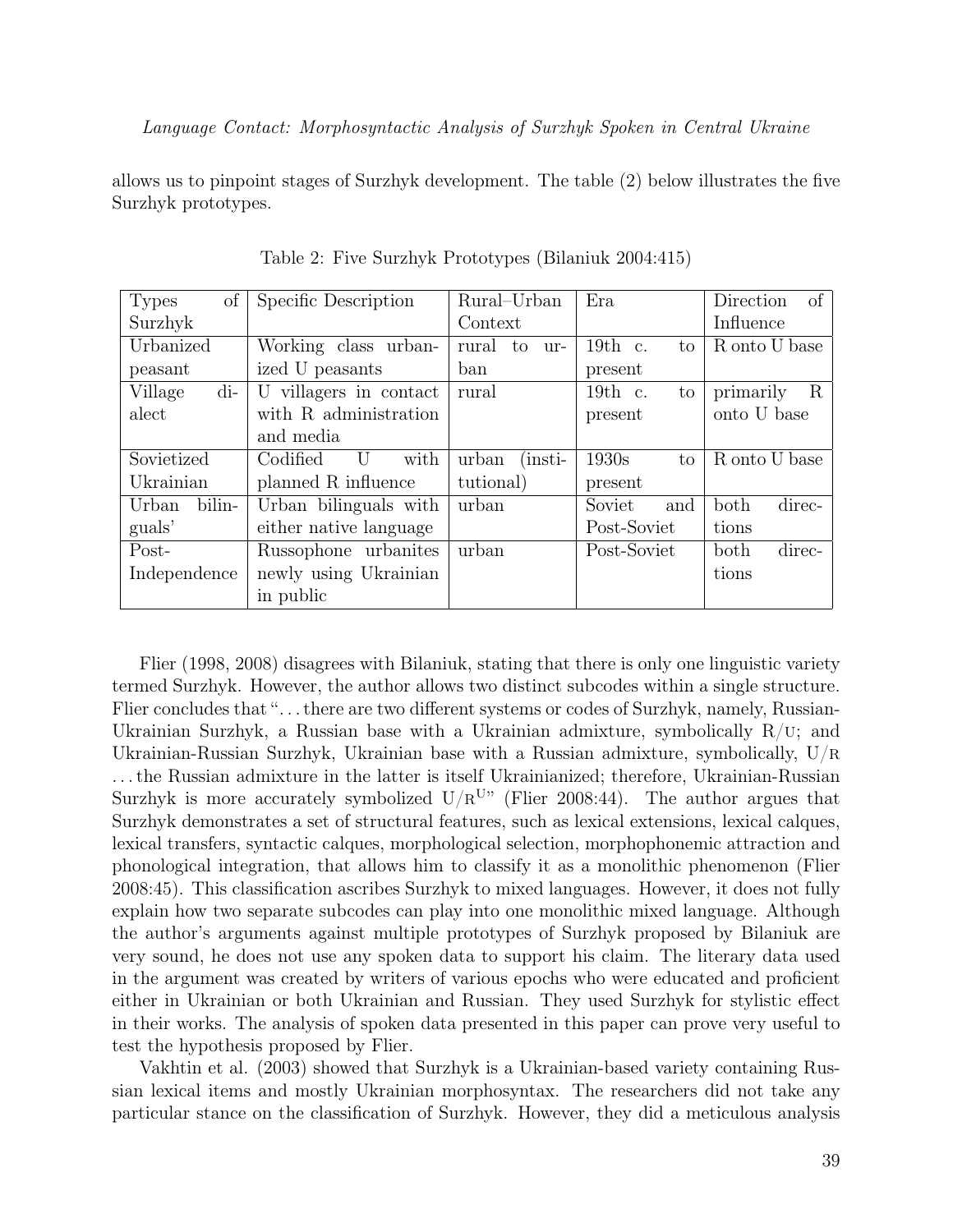of the language of origin for phonological, morphological, syntactic and lexical features of Surzhyk. For example, the data shows that the verbal prefix  $pr-$  is supplied by Ukrainian and is attached to mostly Russian stems, as in the lexeme /prijezat<sup>j</sup>/ 'to arrive'. Although this study was the first one to use actual spoken data for the analysis, the analysis itself was mainly descriptive. The authors did not propose any general conclusion about the structure and constraints of Surzhyk. However, the list of morphemes and their origin provided in the analysis is very useful for comparative study of spoken data in different regions.

Stavytska & Trub (2007) define Surzhyk as a colloquial variety that originated as a result of Russian-Ukrainian bilingualism with diglossic relationships. Surzhyk is a result of systemic interference of phonetic, morphosyntactic and lexical levels of the grammatical system. Surzhyk is represented through Surzhyk lexemes that are incorporated into Ukrainian or Russian grammars. The authors identify interference at different levels of grammatical structure:

- Lexical and phonetic interference: Russian lexemes introduced into Ukrainian are pronounced according to Ukrainian phonological rules (relevant segments are bolded), ex., [bol<sup>j</sup> nits<sup>j</sup>a] 'hospital' instead of [likarn<sup>j</sup>a], a Ukrainian equivalent or [bal<sup>j</sup>nitsa], a Russian equivalent;  $[polexno]$  'usefully' instead of  $[korison]$  (U) or  $[palexno]$   $(R)$ ;  $[poza$ vtrikav] 'he had breakfast' instead of [posnidav] (U) or [pazavtrakal] (R) (Stavytska & Trub 2007:74).
- Lexical and grammatical interference: Russian lexemes appear with Ukrainian agreement markers (bolded segments): [pon<sup>j</sup>av] 'he understood' instead of a Russian past tense agreement marker  $-l$  [pon<sup>j</sup>al]; [poluchaje] 'he/she receives' instead of a Russian present tense agreement marker –jet [paluchajet] (Stavytska & Trub 2007: 75).

Although researchers do not consider Surzhyk to be codeswitching, they state that the following codeswitching scenarios are possible: Russian-Surzhyk, Russian-Ukrainian-Surzhyk, or Ukrainian-Surzhyk.

Masenko (2008), following Serbenska (1994), argues that Surzhyk is not a separate linguistic variety but simply a chaotic mixture of Ukrainian-Russian idiolects. She based this conclusion on her descriptive analysis of spoken data as well as on some recorded archived data from the beginning of the 20th century. The author maintains that dominance of Russian elements on phonological, morphosyntactic and lexical levels allows her to classify this linguistic variety as Ukrainianized Russian rather than Surzhyk (Masenko 2008).

The lack of consensus in the present scientific discourse on what can be classified as Surzhyk can be eliminated through a systematic analysis of the Surzhyk corpus. So far only a few researchers (Vakhtin et al. 2003, Bilaniuk 2004) collected and analyzed spoken data and demographic information of research participants that allowed them to assess surface features of this contact phenomenon. Others (Masenko 2008, Serbenska 1994) relied on sociopolitical and historical discourse to reach their conclusions about the origin and classification of Surzhyk. Yet another group (Flier 1998, 2008) analyzed literary works by the authors in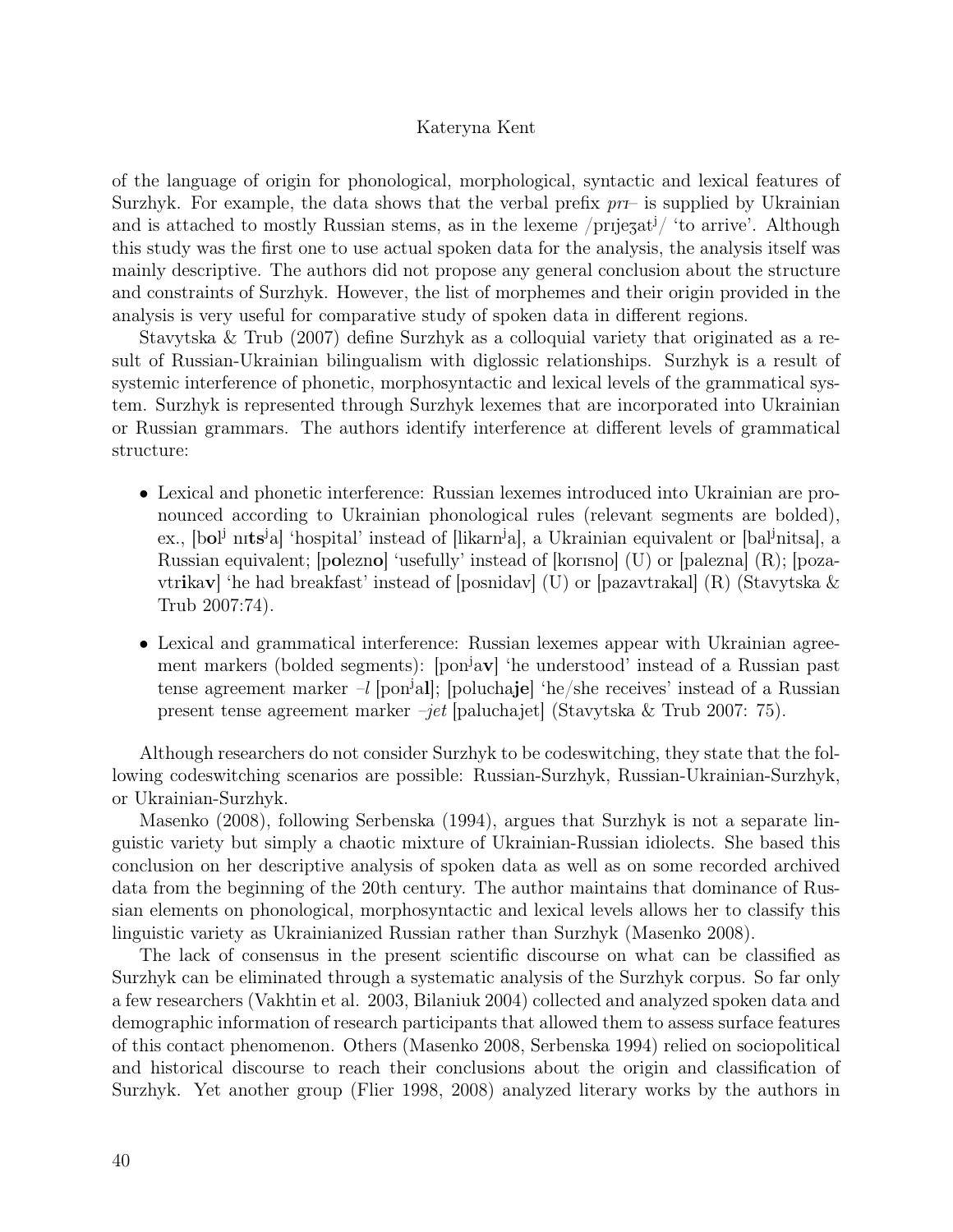which Surzhyk is used as a stylistic device.<sup>2</sup> The drawback of such a method is the artificial nature of the language. Most likely, the authors of literary works are Russian-Ukrainian balanced bilinguals who are not native Surzhyk speakers and might not convey true features of this variety.

### 4 Frameworks for analysis of Surzhyk

There are several approaches to analyzing a mixed language variety. I will outline two of the approaches that will be used as theoretical tools for the analysis of Surzhyk in this paper: Matrix Language Frame model (Myers–Scotton 2002, 2003) and Auer's continuum (Auer 1999).

The Matrix Language Frame model (MLF) proposed by Myers-Scotton (2002, 2003) explains the contact phenomenon through the interaction of competence and performance by treating the lexicon and morphosyntax of a language within a single perspective. According to the MLF, only one language is the source of the abstract morphosyntactic frame in a bilingual clause (the Matrix Language) and the other participating language (the Embedded Language) must agree with structural requirements stipulated by the Matrix Language (Myers-Scotton 2002, 2003). Example (13) illustrates a bilingual IP from Surzhy $k^{34}$ :

(13) vse everything in kitchen.garden-PREP be.NEUT.PAST na *aharod-i* bulo 'everything was in the kitchen-garden'

The IP in (13) shows that the main language supplying the abstract morphosyntactic frame is Ukrainian: the pronoun *vse* and the verb are supplied by Ukrainian. Although the noun in the PP 'in the kitchen-garden' comes from Russian, it has a Ukrainian Prepositional morpheme  $-i$ , required by the verb *bulo*, thus observing the well-formedness principle for the morphosyntactic frame. If this PP had been structured according to the rules of Russian, the morpheme  $-e$  would have been used, as in  $(14)$ . But this form is unattested in Surzhyk.

 $(14)$  na agarod-e in kitchen.garden–prep 'in the kitchen-garden'

The MLF provides mechanisms to distinguish language mixing from codeswitching by differentiating between early system morphemes (derivational affixes, plural markers) and late system morphemes (agreement markers). Discourse markers, as well as thematic roles

<sup>&</sup>lt;sup>2</sup>For instance, one of the analyzed works was written at the end of the 19th century by a famous Ukrainian writer Starytsky who was highly educated and wrote a number of works in Ukrainian.

<sup>3</sup> I am using the Library of Congress Romanization style to illustrate the examples.

<sup>4</sup>Russian or Russified elements are italicized; Ukrainian elements are not marked; the elements under discussion are bolded.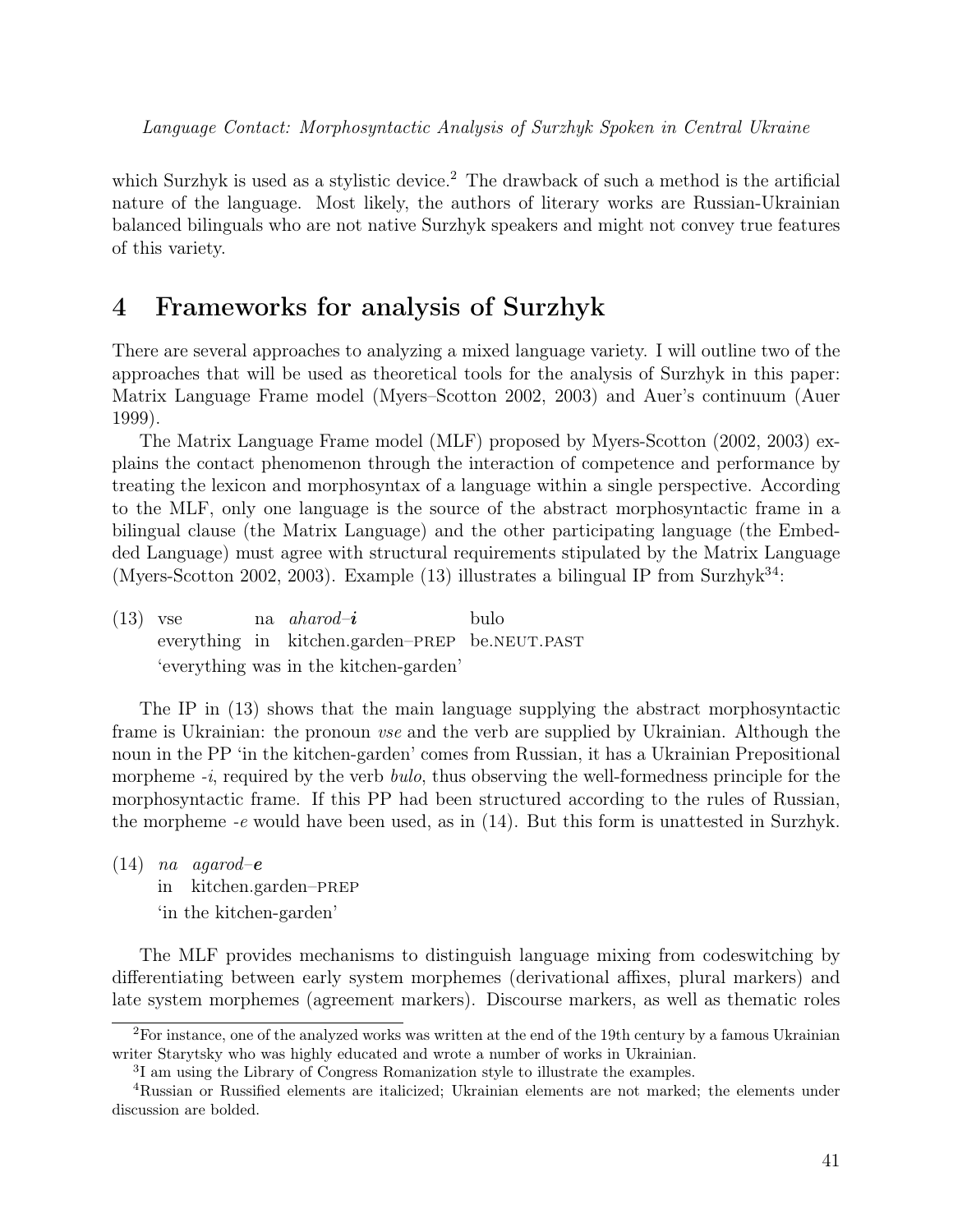assigners and receivers, are examples of content morphemes. Early system morphemes supply conceptual information about the heads occurring in the same immediate maximal projection. Late system morphemes look for the information about their form beyond their maximal projection, such as subject-verb agreement, case markers, etc.

The MLF uses its classification of different morpheme types to define three language contact outcomes: classic codeswitching, composite codeswitching and language mixing. In classic codeswitching the morphosyntactic frame and late system morphemes are supplied by one language, the Matrix Language, and only content morphemes come from the Embedded Language. In composite codeswitching the morphosyntactic frame and some late system morphemes are supplied only by the Matrix Language, but content morphemes and some late system morphemes come from the Embedded Language. In a mixed language, late system morphemes are supplied by the Embedded Language in at least one constituent type or there is a loss of the late system morphemes in the Matrix Language in at least one constituent type (Myers-Scotton 2002).

Auer (1999) proposed a typology to differentiate between types of language interaction such as code switching, language mixing and fused lects. All of these phenomena should be viewed as points on a continuum with codeswitching and fused lects being the extreme poles and language mixing being the halfway point between them.

| Code Switching<br>Language Mixing | <b>Fused Lects</b> |
|-----------------------------------|--------------------|
|-----------------------------------|--------------------|

For codeswitching, a speaker is usually bilingual in both languages involved in the codeswitching. He is aware of the differences between two (or more) codes. According to Myers-Scotton (2002, 2006), codeswitching is usually volitional and is triggered by a situation (discourse-related switching) or some characteristics of an interlocutor (participant-related switching). In language mixing it is impossible to determine the language of communication due to frequency of intrasentential switches (Auer 1999). A speaker does not have a preference for using one language at a time. In fused lects, language mixing is obligatory. Surzhyk is said to include phenomena at various points of this continuum (Bilaniuk 2004, 2005). A more precise characterization of this variety will allow me to verify or narrow current definitions.

### 5 Analysis of Surzhyk

As I have outlined above, some questions about Surzhyk that are debated or have not yet been researched still need an answer. In this paper I will answer the question whether Surzhyk is a case of codeswitching, language mixing or lexical borrowing. To answer this question, a systematic research program on spoken Surzhyk data is needed. I maintain that the scholarship on Surzhyk will greatly benefit from a structural approach to this contact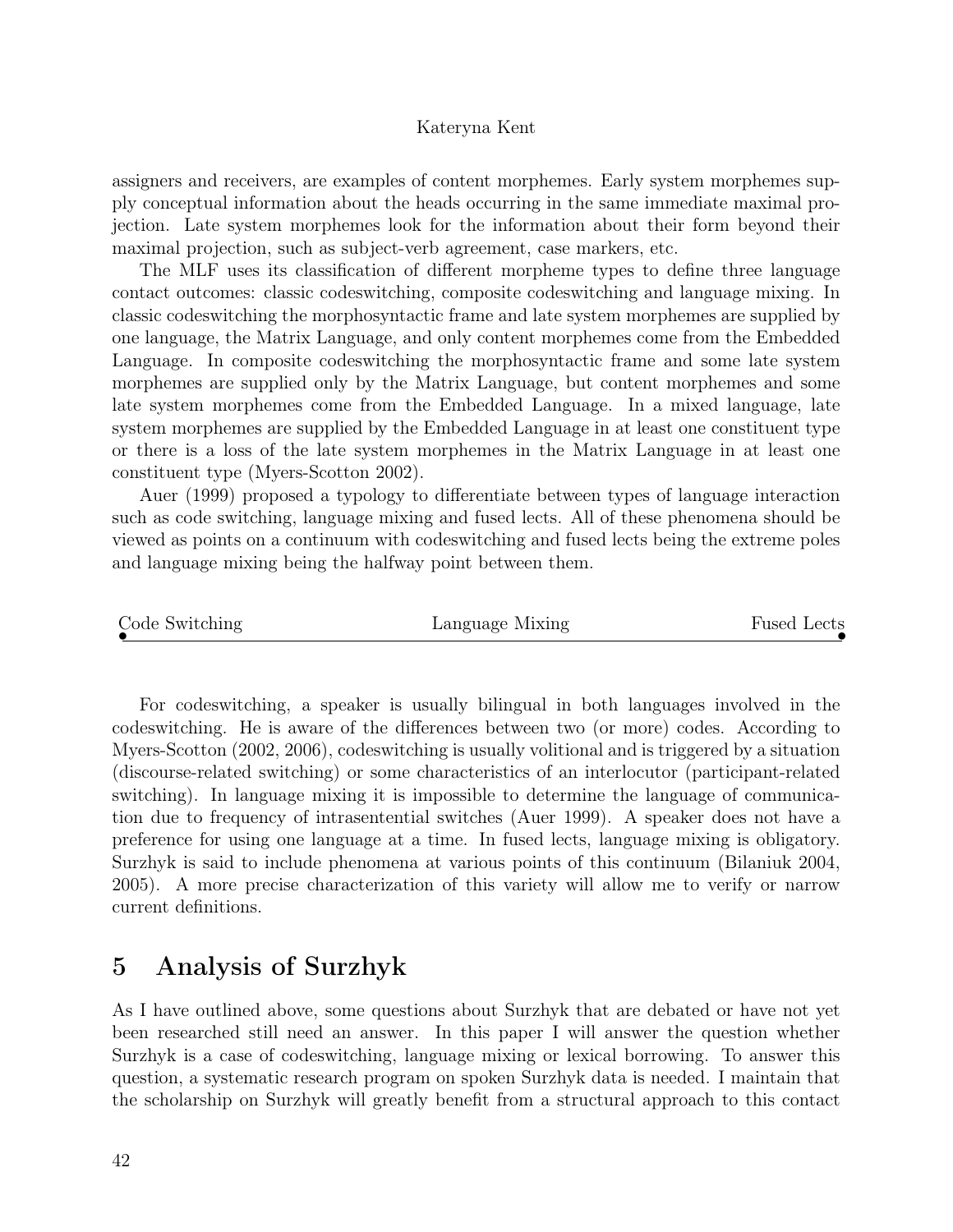phenomenon, which will allow us not only to describe the surface features but also conclude why underlying morphosyntactic structures of two languages interact with each other the way they do.

However, looking purely at the structural features of the language would be misleading. In this paper I will also consider sociolinguistic factors; that is, language of preference of my research participants and their ability to codeswitch.

#### 5.1 Methodology

The linguistic demographics of Ukraine vary significantly in different regions. This is attributed to different historical factors which influenced development of Ukrainian identity, and different literary and language traditions. Researchers divide Ukraine into four parts according to its cultural and linguistic features: East, West, South and Central Ukraine. The largest number of Surzhyk speakers was recorded in eastern, southern and central parts of the country (Vakhtin et al. 2003). There is no research confirming Ukrainian-Russian Surzhyk in Western Ukraine. However, the public discourse points out to the number of lexical borrowings from Polish (Flier 2008).

I conducted field research in summer of 2009 in the Kiev region, which is in Central Ukraine. Nineteen (19) participants agreed to take part in the research. The participants were both from urban centers and rural areas. Before and during recording, I addressed participants either in Russian or Ukrainian. I switched languages during the conversation to decrease participant's accommodation to my language in their answers and also to eliminate any ideologically charged conclusion about which language is more important, Ukrainian or Russian (Myers-Scotton 2006, Bilaniuk 2004, Bilaniuk & Melnyk 2008). For instance, if I talk about Russian-Ukrainian bilingualism but I ask questions only in Ukrainian, I might be seen as considering Ukrainian to be more important and thus participants might try to accommodate their speech to match that assumption.

Notably, all of the participants reported speaking Surzhyk<sup>5</sup> at home. None of the participants demonstrated a command of both Ukrainian and Russian. As the language of the interviewer changed from Ukrainian to Russian or vice versa, the participants maintained the same code throughout the interview.

#### 5.2 Analysis of data and findings of the research

As discussed above, discourse analyses of literary works done on Surzhyk to date fail to capture larger generalizations or show underpinnings of language contact outcomes. Thus, I adopted the MLF model introduced by Myers-Scotton (2002, 2003) and described above as a convenience tool for my analysis. There are several advantages for using this model when analyzing contact languages like Surzhyk: (1) analysis within this framework will allow me

<sup>5</sup>Some participants call their language 'mixed Ukrainian' or 'this type of Ukrainian' instead of Surzhyk. Although they may not call the variety they speak Surzhyk, they clearly differentiate it from both Ukrainian and Russian.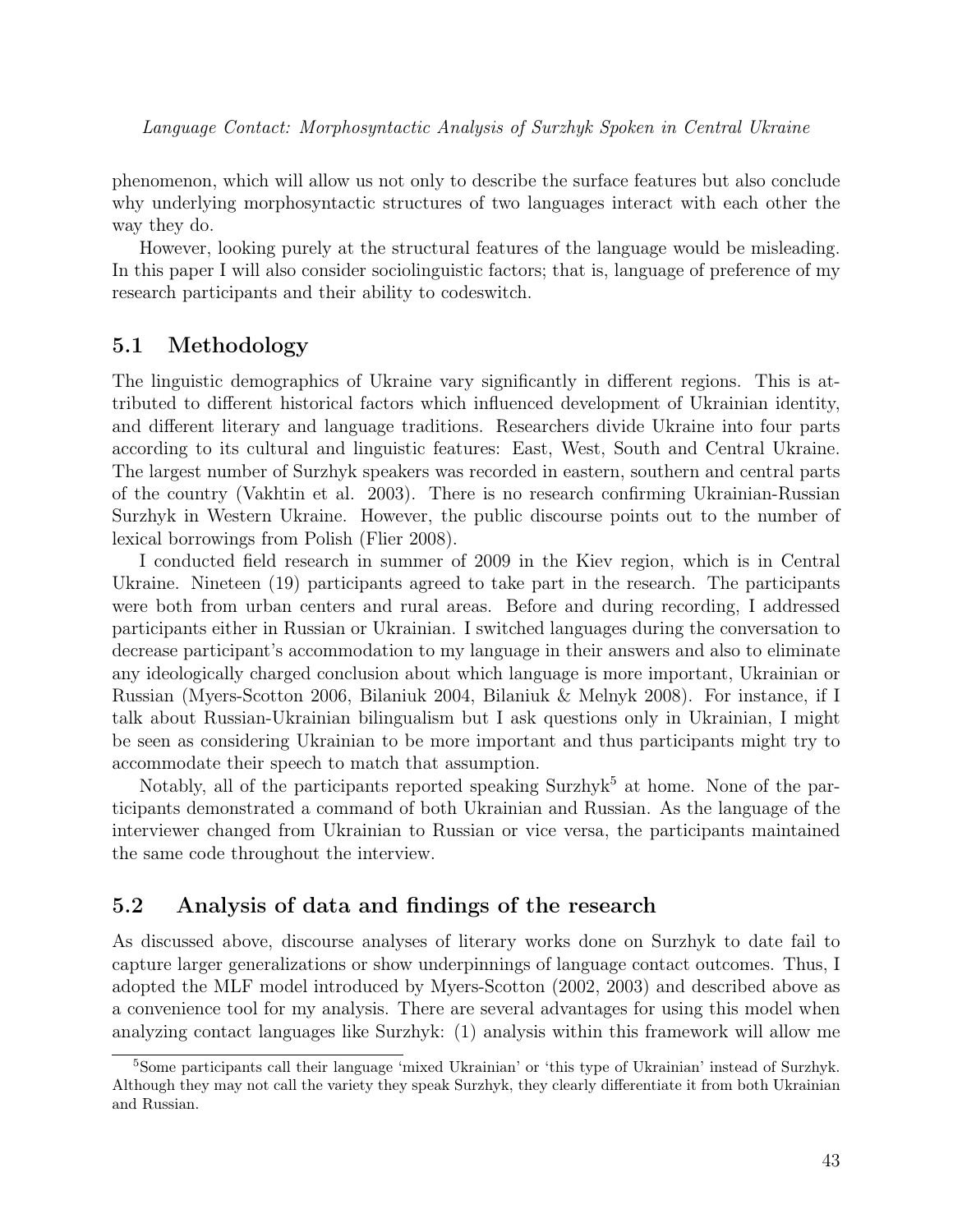not only to classify this variety but also distinguish among classic codeswitching, composite codeswitching or language mixing, the types of contact phenomena characterized by the model; (2) since the MLF model operates by distinguishing different types of morphemes (content morphemes, early system morphemes and late system morphemes) it will be possible to adjust this instrument, if necessary, to account for closely-related languages, such as Russian and Ukrainian. Although this model is used only as a testing tool, as can be seen below, it does not work for this set of data because it forces the conclusions that do not make sociolinguistic sense.

Analysis of the spoken data of 19 research participants showed that the Matrix Language is Ukrainian and the Embedded Language is Russian since Russian supplies some of the content morphemes, while Ukrainian supplies morphosyntax in a mixed IP. Consider the following examples:

(15) pid under we.gen nobody neg adjust–2imp–3sg.masc.past–Refl nas nihto ne podstra–iuva–v–sia 'nobody accommodated to us [nobody adjust their schedule to accommodate us]'

In (15) the Russian verb for 'adjust' appears in an otherwise Ukrainian IP. Note that the verb has the Ukrainian secondary imperfective suffix  $-iuva$ . It also is inflected for the third person singular masculine past tense, which is conveyed by the Ukrainian morpheme  $-v$ . The reflexive morpheme *-sia* has the same phonological and morphological properties in both Ukrainian and Russian. So, in this case it is irrelevant what language it came from. But the fact that the secondary imperfective and agreement markers on the verb (these elements are late outsider system morphemes according to the MLF model) came from Ukrainian indicates that Ukrainian indeed supplies the morphosyntactic frame for the Matrix Language. Russian, then, is the Embedded Language.

Consider another example which illustrates similar behavior of late system morphemes in a different constituent type:

(16) a. salo smoked.fat never extra–GEN salt–GEN NEG take–3sG.FUT nikoly *lysh–* $n$ *'oi* sol–i ne viz'–me 'Smoked meat will never absorb extra salt.' b.  $lishn'ei$ extra–gen salt–gen sol–i (R) c. za˘iv–oï extra–gen salt–gen sol–i (U)

In example (16a), another mixed constituent is demonstrated. In the NP 'extra salt' the adjectival stem is supplied by Russian, but the adjective-noun agreement morpheme for the feminine genitive ending comes from Ukrainian. This morpheme also belongs to the class of late outsider system morphemes according to the MLF. In (16b) and (c) the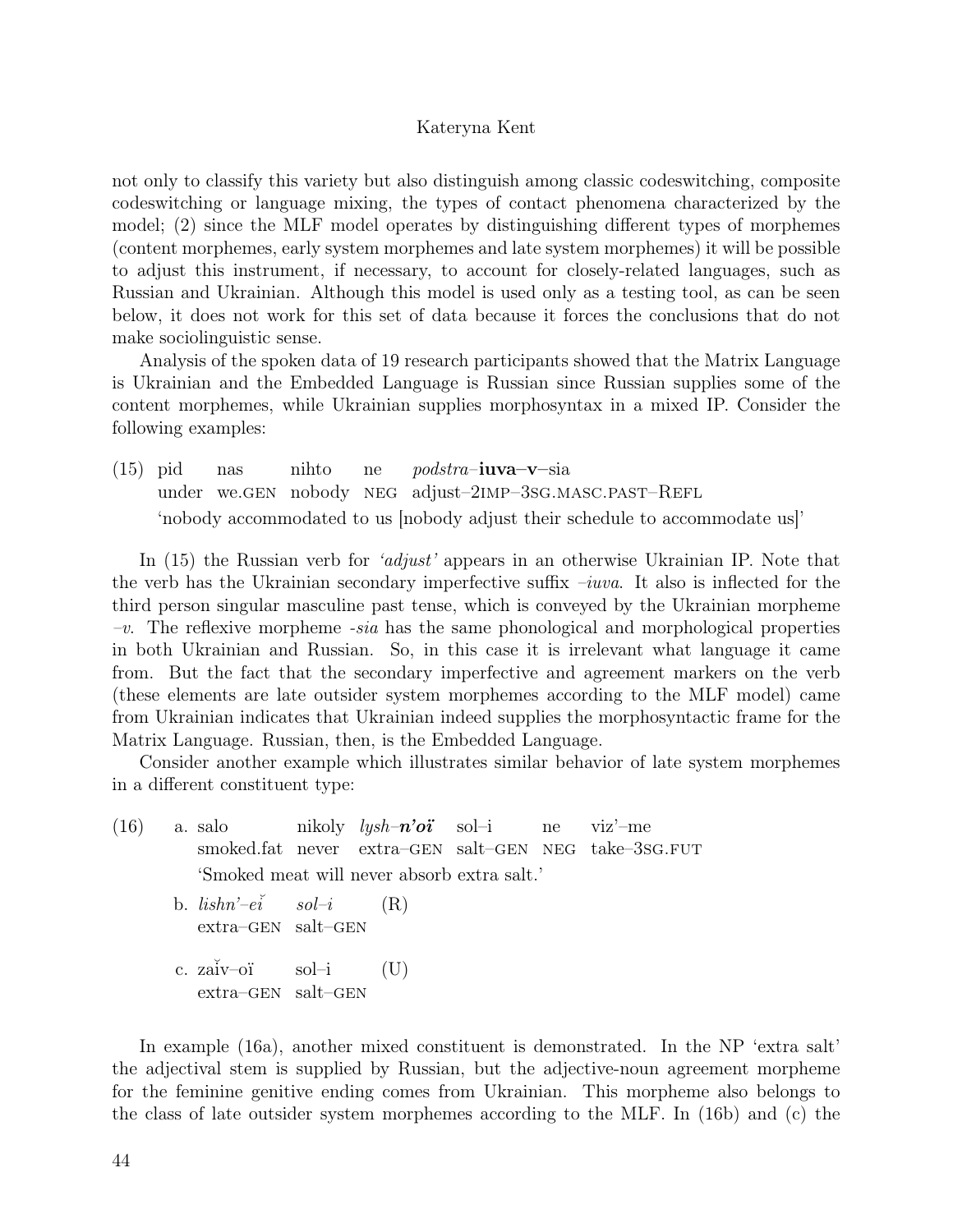Russian and Ukrainian NPs are demonstrated. Note that the stem vowel in the Surhzyk NP (16a) differs from the Russian stem vowel in (16b) because Russian content morphemes introduced to the Ukrainian morphosyntax are also subjects to Ukrainian phonology and are often pronounced in accordance with Ukrainian phonological rules. Although both languages have non-palatalized  $\frac{1}{4}$  and palatalized  $\frac{1}{4}$  phonemes (see Table 3), the non-palatalized phoneme in Ukrainian usually surfaces in cognate words more frequently than palatalized as illustrated below:

| Russian                          | Ukrainian    | Gloss            |
|----------------------------------|--------------|------------------|
| lisii                            | lisii.       | $\mathit{bold'}$ |
| $\sqrt{2}$ ipk $\overline{3}$ ij | $\ln{\rm k}$ | 's ticky'        |
| $l^{j}ep^{j}t^{j}$               | $lj$ ipiti   | 'mould'          |

Table 3: Distribution of  $1/$  and  $1^{j}$  in Russian and Ukrainian

To recapitulate, the data analysis shows that the morphosyntactic structure of Surzhyk is Ukrainian with some content morphemes supplied by Russian and often subjected to Ukrainian phonology. The MLF analysis of Surzhyk data recorded in Kiev indicates that it is a case of composite codeswitching.

There are several pieces of evidence, which I will detail in the subsections below, that lead to the conclusion that Surzhyk is a case of composite codeswitching: most agreement markers are supplied by Ukrainian in a wide range of constituents (5.2.1); verbal derivational affixes that mark viewpoint aspect and add additional meaning to a verb are supplied by Russian on both Ukrainian and Russian verb stems (5.2.2); discourse markers are supplied by Russian, which suggests codeswitching at the discourse level (5.2.3) and some Ukrainian verbs of motion select for the Russian preposition (5.2.4).

While three out of four characteristics outlined above indicate that Surzhyk is codeswitching, I suggest that it is the last fact about government of some Ukrainian motion verbs that most critically indicates that Surzhyk is a case of composite, rather than non-composite, codeswitching rather than codeswitching. The relationships between a verb and the preposition it selects are established after all content morphemes with their semantic and pragmatic features as well as early system morphemes are assembled, thus making the preposition and its complement a late system morpheme. If all the motion verbs in mixed Surzhyk IPs had selected Russian prepositions, I could have argued that Surzhyk is indeed a mixed language. But since it is not the case, I have to settle for composite codeswitching.

#### 5.2.1 Agreement markers

Recall our earlier discussion about the Matrix Language – Embedded Language opposition within the MLF model (Section 4) and its relevance to the definition of codeswitching. In the case of composite codeswitching most agreement markers (late system morphemes) are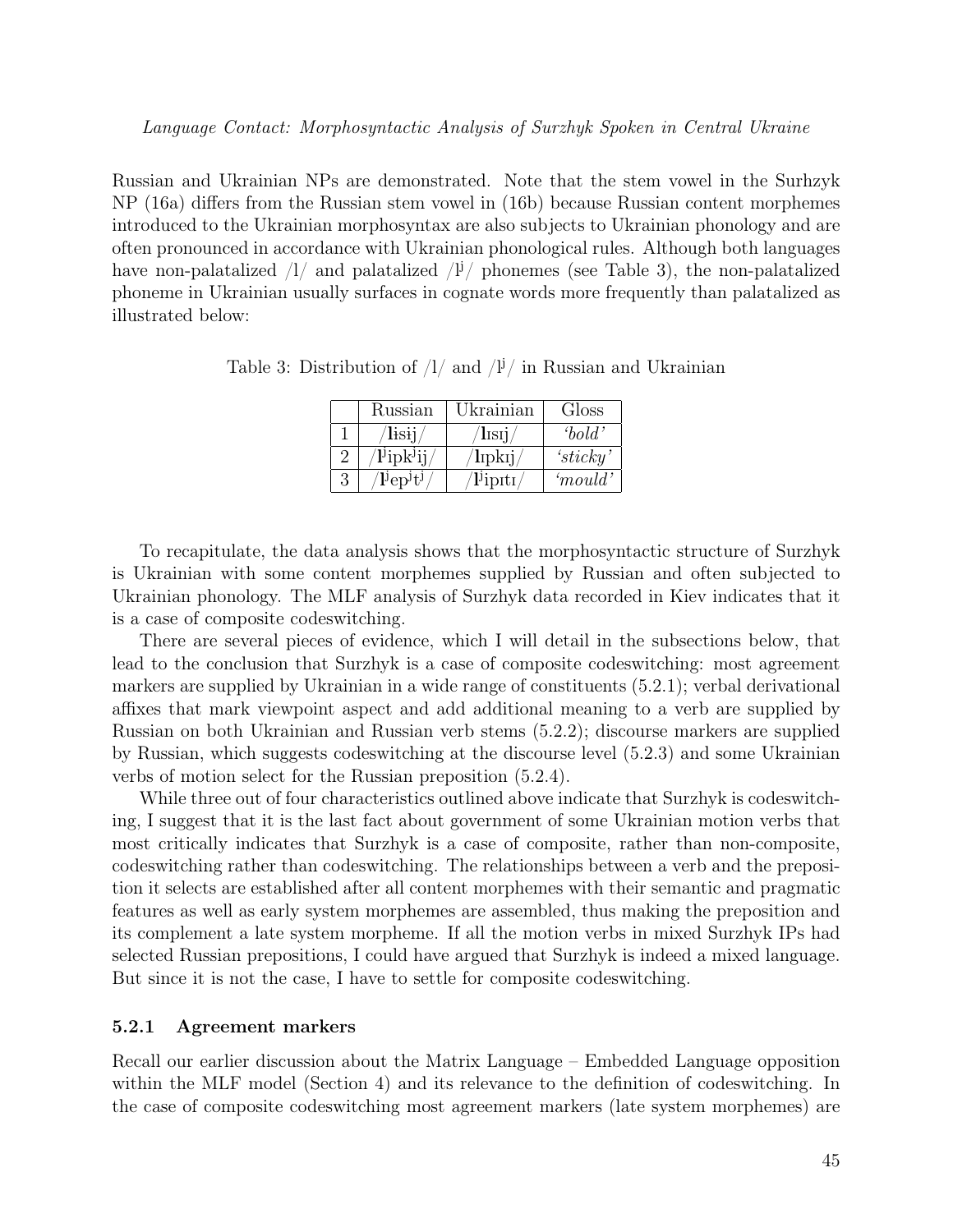supplied by the Matrix Language. In Surzhyk they are supplied by Ukrainian (the Matrix Language) in a wide range of constituents, as I have already illustrated in examples (13-16). Consider the examples below:

- $(17)$  sledu–che next–neut village selo 'next village'
- (18) svoï own.pl word.pl such.pl interesting–pl slova taki interesn–i 'their own words so interesting'

In (17) the Russian participial stem 'next' takes a Ukrainian agreement marker. In (18) the NP 'their own words so interesting' features a content morpheme from Russian with Ukrainian agreement suffix.

#### 5.2.2 Verbal derivational affixes

In cases of codeswitching, early system morphemes (derivational affixes) can be supplied by either the Matrix or the Embedded Language. Both Russian and Ukrainian have a set of verbal prefixes (derivational affixes) that mark viewpoint aspect and add some additional meaning about the progress of the action to a verb. In the Kiev data these prefixes are supplied by Russian on both Ukrainian and Russian verb stems. Examples (19)-(21) illustrate sentences with verbs that appear in Ukrainian IPs. All the verbs have Ukrainian agreement markers. However, verbal derivational prefixes are supplied by Russian. As I have mentioned earlier, Russian and Ukrainian share many common roots, which seems to be especially true in the class of verbs. But what makes this case interesting is the fact that even those Ukrainian verbs that do not share common roots with Russian still can appear with Russian derivational prefixes.

- (19) my  $\frac{pry vykl y}{r$ we pref–get.used–1pl so tak 'We got used to this.'
- $(20)$  vona *na*-chyna-ie she pref–begin–3sg 'She begins.'
- $(21)$  nimtsi Germans by we.GEN PREF-work-3PL-PAST u nas od–roblia–l–y 'Germans worked here.'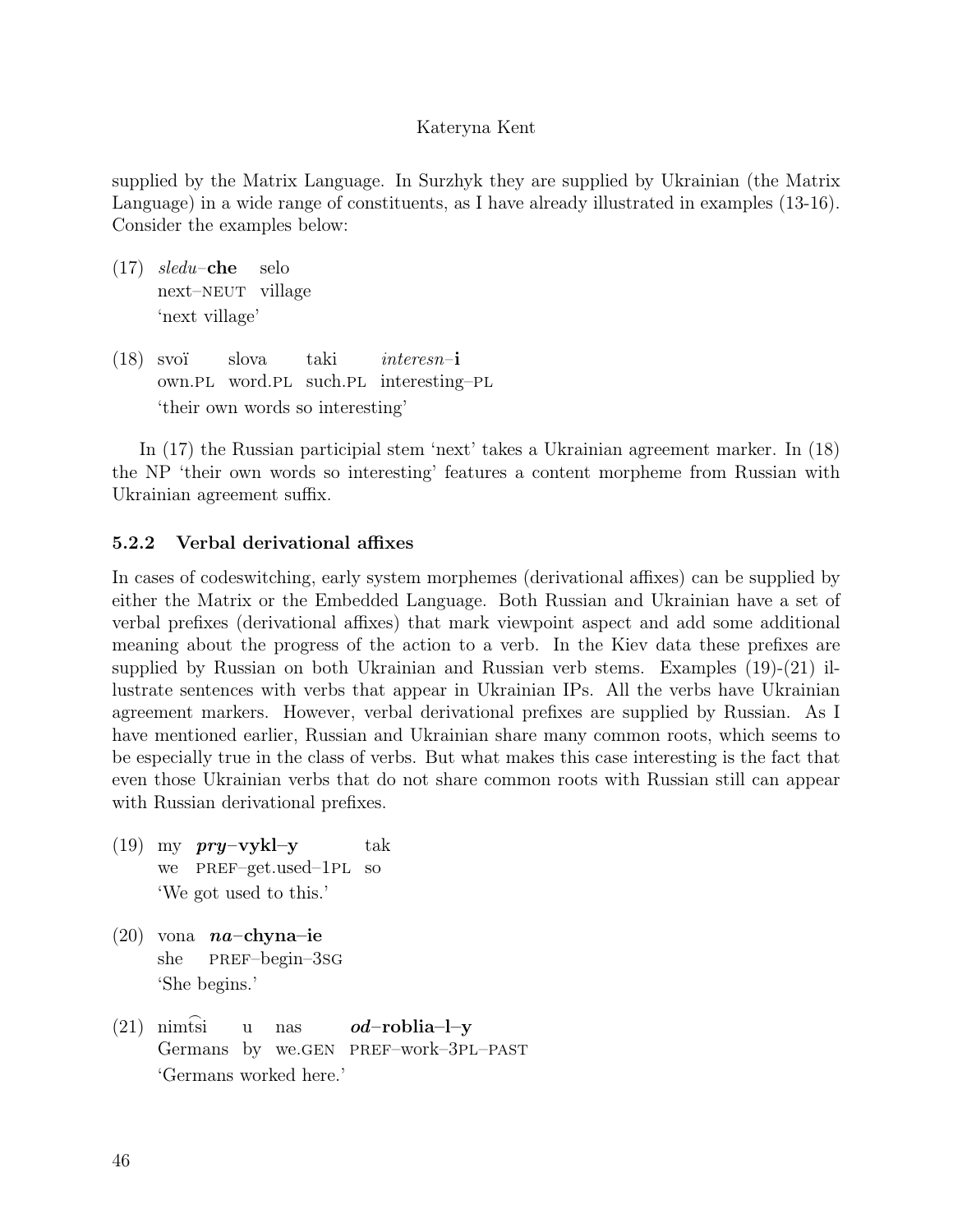In sentences (19)-(20) verbal stems are shared by Russian and Ukrainian. In (21) the Ukrainian verb stem is used with Russian derivational prefix. Let us look at each example in more detail. In example (19) the stem *pryvykly* features the Russian prefix  $pry$ – and the stem vyk which is identical in both languages. The Ukrainian counterpart of this verb is zvykly 'got used to'. Surzhyk speakers select the Russian verbal prefix to convey viewpoint aspect. A similar case is illustrated in  $(20)$  for the verb *nachynaje* 'he/she/it begins', which would have the verbal prefix  $po$ – in Ukrainian. In (21) the Ukrainian verb *odroblialy* is used with the Russian verbal prefix instead of its Ukrainian counterpart *vidroblialy*.

These data confirm that Surzhyk's derivational verbal prefixes, which are classified by the MLF model as early system morphemes, come from Russian. This is consistent with the codeswitching phenomenon, as discussed by Myers-Scotton (2002).

#### 5.2.3 Discourse markers

Surzhyk displays a number of mixed CPs, shown in  $(22)$ – $(23)$ , in which discourse markers are supplied by Russian.

- $(22)$  no but in general v asnavnom po–ukraïns'ki balakaiut' Ukrainian speak.3PL.PRES 'But in general they speak Ukrainian.'
- $(23)$  **patamu sho** tse nepriestizhna because it neg.prestigious be.3neut.past bulo 'Because it wasn't prestigious.'

The discourse markers appear as the C head of the CP. In some other languages, such as Chaupi Lengua (Quechua-Spanish mixture), similar surfacing of Spanish discourse markers triggers a change in morphosyntactic structure of the Matrix Language (Quechua) making the Matrix Language neither truly Spanish nor Quechua. This signifies the process of Matrix Language Turnover (whereby the former Embedded Language becomes the Matrix Language), allowing for classification of Chaupi Lengua as a mixed language (Myers-Scotton, 2003). But since Surzhyk is a mixture of two closely-related languages, discourse markers from either one of them do not have any significant effect on the morphosyntactic structure of Surzhyk overall and may simply indicate codeswitching at the discourse level.

#### 5.2.4 Verbs of motion

I argue that preposition choice of the verbs of motion in Surzhyk is due to structural changes in the class of motion verbs induced by Russian grammar rather than codeswitching between Russian and Ukrainian. In Ukrainian, motion verbs indicating movement towards/into a place require the preposition do followed by an NP in the genitive case or the preposition  $v$ (u before consonants) followed by an NP in the accusative case. In Russian, the motion verbs require the preposition  $v$  with the accusative case. In Surzhyk the motion verbs are supplied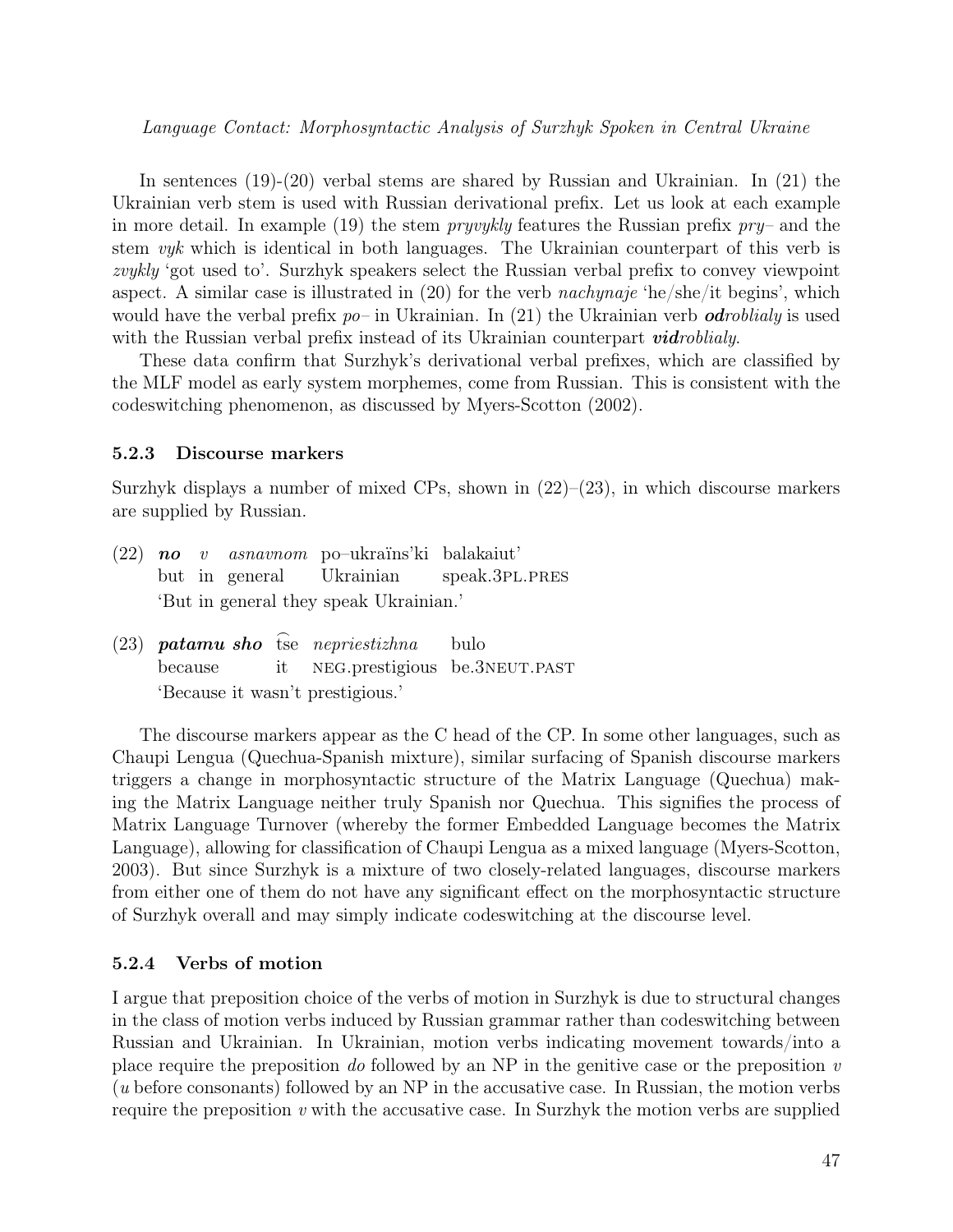by Ukrainian but they appear only with the proposition  $v(u)$  followed by the accusative case. The preposition do is unattested in my data. Consider examples below:

- $(24)$  povezty v take.INF to Russia.ACC Rosi.iu 'to take to Russia'
- (25) pishla go.3sG.PAST to school.ACC  $\overline{v}$ shkol.u 'she went to school'

Since Surzhyk's morphosyntactic frame is supplied by Ukrainian, one would expect these VPs to have PPs with the preposition do and the noun in the Genitive case as well as PPs with v and the Accusative case. But that is not the case in Surzhyk. So, examples  $(24)-(25)$ indicate that the part of morphosyntactic frame comes from Russian. Hypothetically, if the whole class of verbs or at least all of the motion verbs displayed a similar pattern, I could argue for Surzhyk to be a mixed language according to the definition of the MLF model. But this phenomenon is found only in cases of motion verbs that denote the movement towards/into a place.

### 5.3 Codeswitching versus lexical borrowing

Some scholars (Poplack 1980, MacSwan 1999) argue that any singly occurring lexical element with inflections from the source language is a borrowing. In this section I will demonstrate that the lexemes illustrated in this paper and containing a stem from one language (usually Russian) and affixes from another language (Ukrainian) are not Russian borrowings into Ukrainian because they are not used in the Standard Ukrainian language and they are not used by the Ukrainian-speaking population of Western Ukraine. There is, however, a number of Russian lexical borrowings into Ukrainian, some of which I will illustrate below,

(26) zavod

'factory'

The word *zavod* in (26) has been borrowed from Russian and functions alongside its Ukrainian equivalent fabryka 'factory'.

In (27a) the borrowed deverbal noun has been morphologically and phonologically adopted to Ukrainian. Compare (27a) with its Russian counterpart in (27b),

 $(27)$  a. rozporiad $\widehat{z}$ hennia (U) 'order, decree' b. *rasporia* $\widehat{A}$ eniie (R) 'order, degree'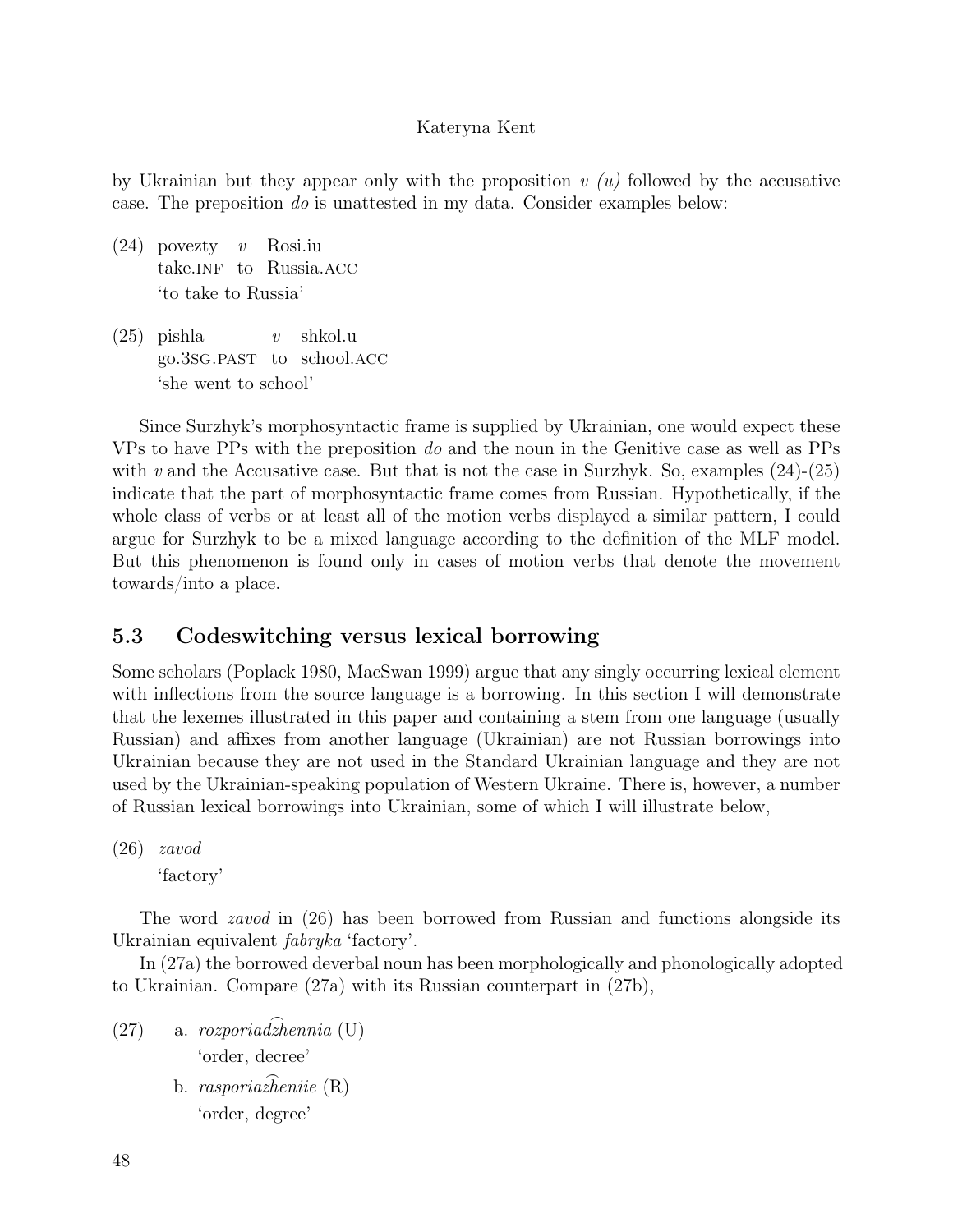The Russian prefix ras- was exchanged for the Ukrainian equivalent roz-. The Russian The russian prenx *rus*- was exchanged for the Oxramian equivalent *roz*-. The russian<br>fricative  $\hat{zh}$  became  $\hat{dzh}$  in Ukrainian. The borrowing conformed to the group of Ukrainian neuter nouns of the second declension and acquired the Ukrainian neuter suffix -*ennia*.

I have demonstrated some lexical items in the examples throughout this paper that display similar behavior with Surzhyk lexemes, namely, that have Russian stem and Ukrainian affixes. Although Surzhyk lexemes conform to Ukrainian phonology most of the time, one should take into account lack of usage and acceptability of Surzhyk lexemes in the Ukrainian speaking part of Ukraine. Therefore, Surzhyk lexemes are not simple lexical borrowings from Russian into Ukrainian but rather the indication of the other language contact outcome.

# 6 Sociolinguistic factors and reservations about codeswitching

Up to this point I have only considered grammatical properties of Surzhyk and concluded that it can be characterized as composite codeswitching within the MLF model on the basis of the presence of late system morphemes supplied by Russian in some PPs. Following Thomason & Kaufman (1988), however, it is important to consider both the internal and external factors of language contact; that is, to analyze both grammatical structure and sociolinguistic characteristics. Consideration of sociolinguistic characteristics of the speakers poses a problem to the classification of Surzhyk as a case of codeswitching because its speakers did not demonstrate or report active command of both Ukrainian and Russian. The majority of the 19 recorded Surzhyk speakers reported speaking it at home as the main language of communication. Moreover, out of 8 recorded conversations involving a research participant and a Russian or Ukrainian speaker, the research participants did not switch between Surzhyk and Russian (or Ukrainian). This indicates that Surzhyk functions as a single code.

Another reason to classify Surzhyk as being closer to a mixed language is the existence of some forms distinct from both Russian and Ukrainian. In Surzhyk, numerals usually combine with nouns according to Ukrainian grammar. Consider the following example.

(28) dva syn–y two son–gen.pl 'two sons'

In (28) the noun *sons* in the genitive case follows the numeral dva 'two' producing a sentence grammatical in accordance with Ukrainian grammar. However, there are some exceptions when it comes to the noun 'year' hod. The paradigm of this noun with numerals in Russian and Ukrainian is shown in the Table 4 below.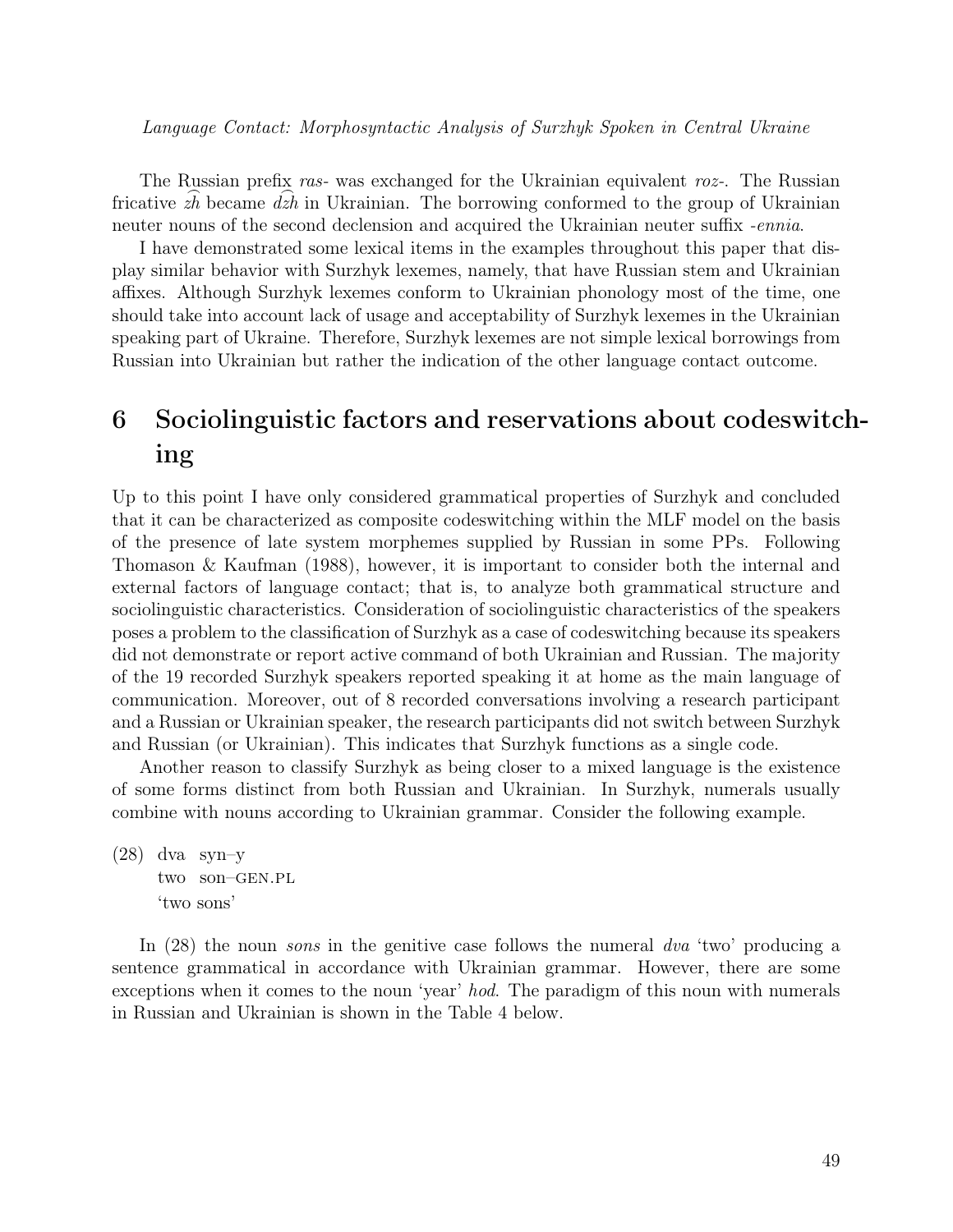| Russian             | Ukrainian         |
|---------------------|-------------------|
| 1 god.NOM.SG        | 1 rik.NOM.SG      |
| $2-4$ goda.GEN.SG   | 2-4 roky.NOM.PL   |
| $5-20$ let. GEN. PL | 5-20 rokiv.GEN.PL |

Table 4: Paradigm of the noun *year* in Russian and Ukrainian

In Russian, the noun *year* in the nominative case combines either with the numeral 1 or with any compound numeral whose last part is 1, such as 21, 31. The numerals ending in 2, 3, or 4 require a noun in the genitive case. The numerals from 5 to 20 require the suppletive genitive plural form *let*. In Ukrainian, the noun *rik* in the nominative case combines either with the numeral 1 or a compound numeral ending in 1. The numerals ending in  $2 - 4$ require a noun in the Nominative plural. The numerals from 5 to 20 require genitive plural form. Surzhyk speakers use the noun 'hod' with numerals 5 to 20. Consider the following examples:

- $(29)$  trytsiat' piat' hod thirty five year.nom.sg 'thirty five years'
- (30) semsiat hod seventy year.NOM.SG 'seventy years'

Patterning of numerals with nouns in examples (29)-(30) does not follow either Russian or Ukrainian. For example, in (29) the DP 'thirty five years' should be combined with the noun rokiv if following the Ukrainian grammar or *let* if following the Russian. The almost identical form of Russian and Ukrainian numerals makes their analysis more difficult, as in (30) where the numerals could be interpreted as coming from either Russian or Ukrainian, although the phonological closeness with Ukrainian and usage of Ukrainian numerals throughout the data indicates that this NumP does come from Ukrainian.

Sociolinguistic characteristics of the speakers and the DPs containing numerals discussed above indicate that Surzhyk can hardly be a case of composite codeswitching. More data on various DPs with numerals are needed in order to analyze this phenomenon in greater depth. If there are more nouns that pattern similarly to the noun 'year', it will indicate that Surzhyk is a mixed language with the late system morphemes from Russian supplying agreement markers in one constituent; namely, the DP containing a numeral. On the other hand, the idiosyncrasy of the DPs shown above may simply be due to forms of the nouns 'year' and the way they decline. More research is needed to confirm or disprove these conjectures.

Lack of evidence of active Russian-Ukrainian bilingualism as well as inability of Surzhyk speakers to switch codes suggests that Surzhyk is sociolinguistically closer to a mixed language than to codeswitching. Recall the discussion of Auer's continuum (1999) in which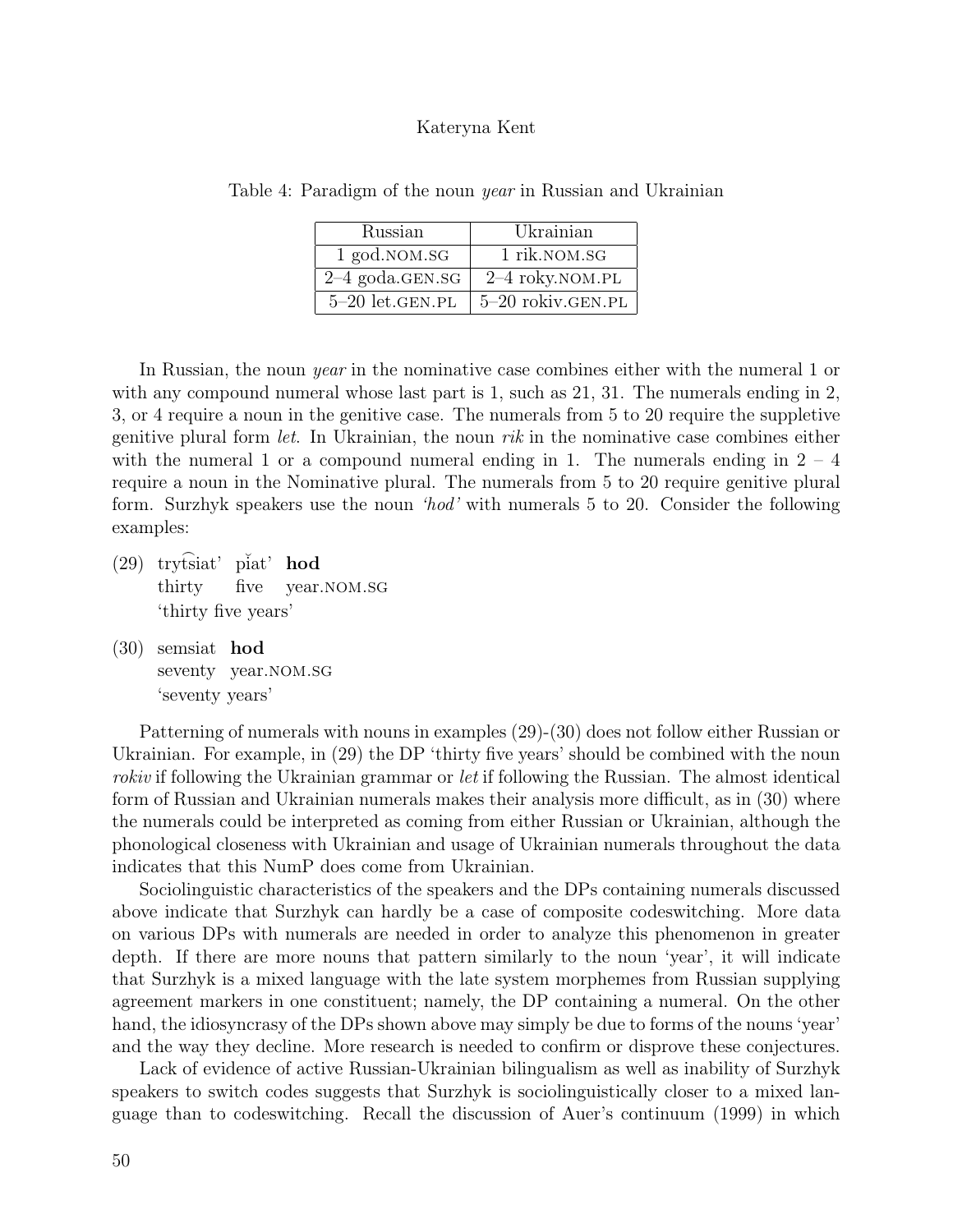the author proposed to distinguish among three points on the language contact continuum: codeswitching, language mixing and fused lects. According to Auer's framework Surzhyk can be placed between LM (Language Mixing) and FL (Fused Lects).

| Code Switching | Language Mixing | <b>Fused Lects</b> |
|----------------|-----------------|--------------------|
|                |                 | burzhvk            |

### 7 Conclusion

In this paper I have analyzed Surzhyk, a Ukrainian-Russian language variety spoken in Central Ukraine using Myers-Scotton's MLF model and Auer's continuum. I concluded that, from a morphosyntactic perspective, Surzhyk could be best described as composite codeswitching. However, its speakers did not display a bilingual command of both Ukrainian and Russian languages, an important requirement for codeswitching. As the Myers-Scotton's definition of mixed languages stands, the late system morphemes must come from the Embedded Language in at least one constituent type and they must be present consistently. The consistency requirement is problematic for the Surzhyk data although I have shown that there are late system morphemes that come from the Embedded Language (prepositions governing Russian case and numerals in the DPs).Therefore, I suggest adjusting Myers-Scotton's definition of mixed languages to include stipulation for speakers' bilingualism as well as to lower the consistency requirement for the late system morphemes from the Embedded Language. Revising the framework to accommodate two typologically close languages with long history of contact is left for future research.

My conclusion about the classification of Surzhyk differs from conclusions proposed by other researchers who work on this variety, such as Bilaniuk (2004), Masenko (2004, 2008), Vakhtin et al., (2003), Stavytska & Trub (2007) etc. There are several explanations for such a difference: (1) some of the researchers did not use actual spoken data for the analysis of Surzhyk (Flier); (2) those who did use spoken data conducted a descriptive analysis of surface forms without looking at the interaction of the grammatical structures of the participating languages (Vakhtin et al., Bilaniuk); (3) researchers set different goals for classification and analyzing Surzhyk. For instance, for some (Bilaniuk, Vakhtin et al.), the goal was to classify Surzhyk within historical, sociolinguistic and ideological paradigms of its development. Others (Masenko) wanted to juxtapose Surzhyk with the Standard Ukrainian language and show that Surzhyk is the amalgamation of various phenomena that can (and should) disappear altogether if the Ukrainianization campaign continues.

This work has important implications for future research on languages in contact. First, it can provide insights for analysis of two typologically close languages in contact. Second, it begins to create a corpus of Surzhyk for future diachronic study of this language variety. Third, this research will bring more saliency to Surzhyk and its speakers since this variety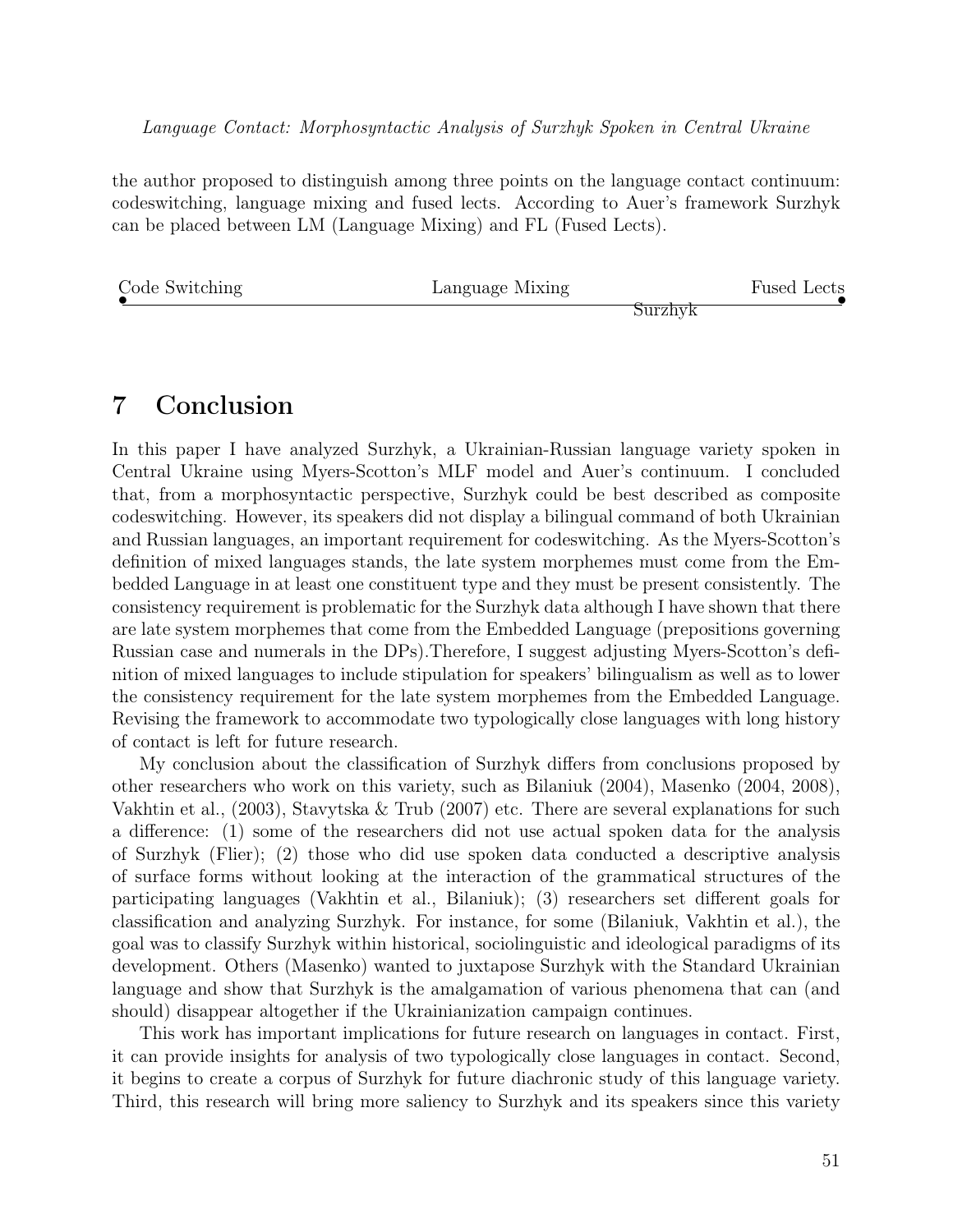is stigmatized.

References

- Auer, Peter. 1999. From codeswitching via language mixing to fused lects: Toward a dynamic typology of bilingual speech. The International Journal of Bilingualism 3(4): 309-332.
- Bilaniuk, Laada. 2004. A typology of Surzhyk: Mixed Ukrainian-Russian language. International Journal of Bilingualism 8(4): 409-425.
- Bilaniuk, Laada. 2005. Contested tongues: Language politics and cultural correction in Ukraine. Ithaca: Cornell University Press.
- Bilaniuk, Laada & Svitlana Melnyk. 2008. A tense and shifting balance: Bilingualism and education in Ukraine. International Journal of Bilingual Education and Bilingualism 11(3-4): 340-372.
- Bilous, Tonia. 2005. Ukrainian IPA. http://www.vesna.org.ua/txt/mov.html (7 October, 2009).
- Flier, Michael. 1998. Surzhyk: The rules of engagement. Harvard Ukrainian Studies 22: 113-136.
- Flier, Michael. 2008. Surzhyk or Surzhyks? In Gerd Hentschel & Siarhiej Zaprudski (eds.), Belarusian trasjanka and ukrainian surzhyk: Structural and social aspects of their description and categorization, 39-56. Oldenburg: BIS-Verlag der Carl von Ossietzky Universitaet Oldenburg.
- Jones, Daniel and Dennis Ward. 1969. The phonetics of Russian. London: Cambridge University Press
- MacSwan, Jeff. 1999. A minimalist approach to intrasentential code switching. New York: Garland Publishing, Inc.
- Masenko, Larysa. 2008. Surzhyk: Istoriia formuvannia, suchasnyĭ stan, perspektyvy funktsionuvannia. In Gerd Hentschel & Siarhiej Zaprudski (eds.), Belarusian trasjanka and ukrainian surzhyk: Structural and social aspects of their description and categorization, 39-56. Oldenburg: BIS-Verlag der Carl von Ossietzky Universitaet Oldenburg.
- Myers-Scotton, Carol. 2002. Contact linguistics: Bilingual encounters and grammatical outcomes. New York: Oxford University Press.
- Myers-Scotton, Carol. 2003. What lies beneath: Split (mixed languages) as contact phenomena. In Yaron Matras & Peter Bakker (eds.), The mixed language debate, 73-106. Berlin: Mouton de Gruyter.
- Myers-Scotton, Carol. 2006. Multiple voices: An introduction to bilingualism. Malden: Blackwell Publishing.
- Ohienko, Ivan. 2001. Istoriia ukrainskoï literaturnoï movy. http://www.litopys.org.ua/ohukr/ohu.htm (22 September, 2007.)
- Ozerova, Nina (ed.). 2003. Sopostavitelnaia grammatika russkogo i ukrainskogo iazykov. Kyiv: Naukova Dumka.